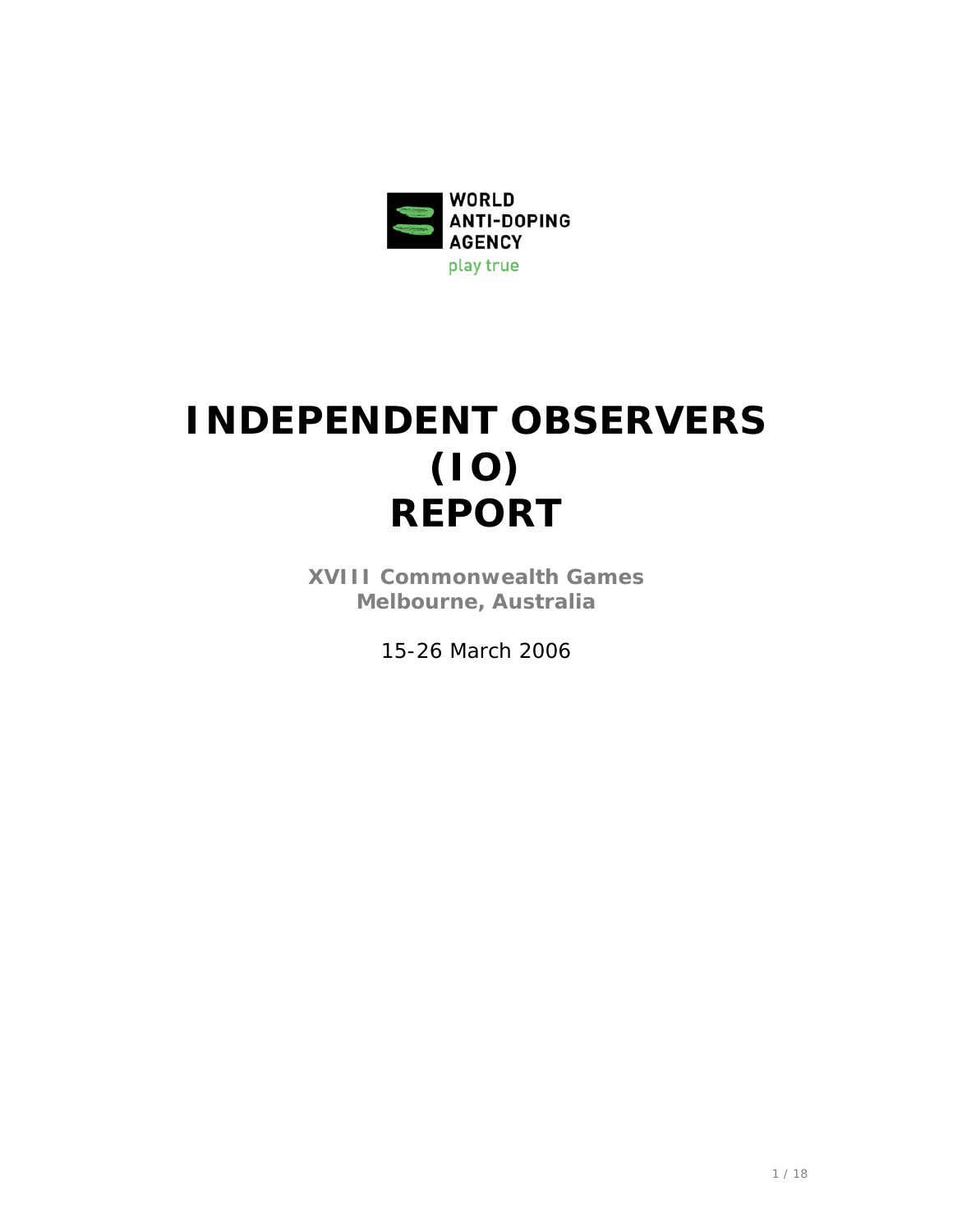# **INDEPENDENT OBSERVERS (IO) REPORT**

## XVIII COMMONWEALTH GAMES MELBOURNE, AUSTRALIA *March 2006*

|                                              | <b>EXECUTIVE SUMMARY </b>                                                                                                                                                                                                                                                                                                                                                                                  | 3                                                                                         |
|----------------------------------------------|------------------------------------------------------------------------------------------------------------------------------------------------------------------------------------------------------------------------------------------------------------------------------------------------------------------------------------------------------------------------------------------------------------|-------------------------------------------------------------------------------------------|
|                                              | <b>INTRODUCTION </b>                                                                                                                                                                                                                                                                                                                                                                                       | 4                                                                                         |
| <b>TEAM COMPOSITION </b>                     | 4                                                                                                                                                                                                                                                                                                                                                                                                          |                                                                                           |
| <b>PRELIMINARIES </b>                        | 4                                                                                                                                                                                                                                                                                                                                                                                                          |                                                                                           |
|                                              | <b>OVERALL EVALUATION </b>                                                                                                                                                                                                                                                                                                                                                                                 | 6                                                                                         |
|                                              | <b>ASPECTS OF THE ANTI-DOPING PROGRAMME</b>                                                                                                                                                                                                                                                                                                                                                                | 8                                                                                         |
| А.<br>В.<br>С.<br>D.<br>Ε.<br>F.             | 8<br>8<br>9<br>9<br>10<br>11                                                                                                                                                                                                                                                                                                                                                                               |                                                                                           |
|                                              | General<br>a.<br>$b_{\cdot}$<br>Selection<br>Notification and Chaperoning<br>C <sub>1</sub><br>d.<br>Documentation<br>Sample Processing<br>е.<br>f.<br>Doping Control Stations<br>Transport and Chain of Custody<br>g.<br>h.<br>Laboratory                                                                                                                                                                 | 11<br>11<br>$12 \,$<br>13<br>14<br>14<br>15<br>16                                         |
|                                              | SUMMARY OF RECOMMENDATIONS                                                                                                                                                                                                                                                                                                                                                                                 | 17                                                                                        |
|                                              | <b>APPENDICES</b>                                                                                                                                                                                                                                                                                                                                                                                          | <b>Attached</b>                                                                           |
| $\mathbf{1}$ .<br>2.<br>3.<br>4.<br>5.<br>6. | Analysis of follow-up given by the CGF to the Manchester 2002<br>IO Report Recommendations<br>IO Team members<br>Summary of Independent Observations<br>Summary of Adverse Analytical Findings<br>Court of Arbitration for Sport Interim Order -<br>CAS Arbitration No. CG 06/01 and CG 06/02<br>Letter to CGF Medical Commission Chair from IO Team Chair<br>regarding CGF Federation Court deliberations | Attached<br><b>Attached</b><br>Attached<br>Attached<br><b>Attached</b><br><b>Attached</b> |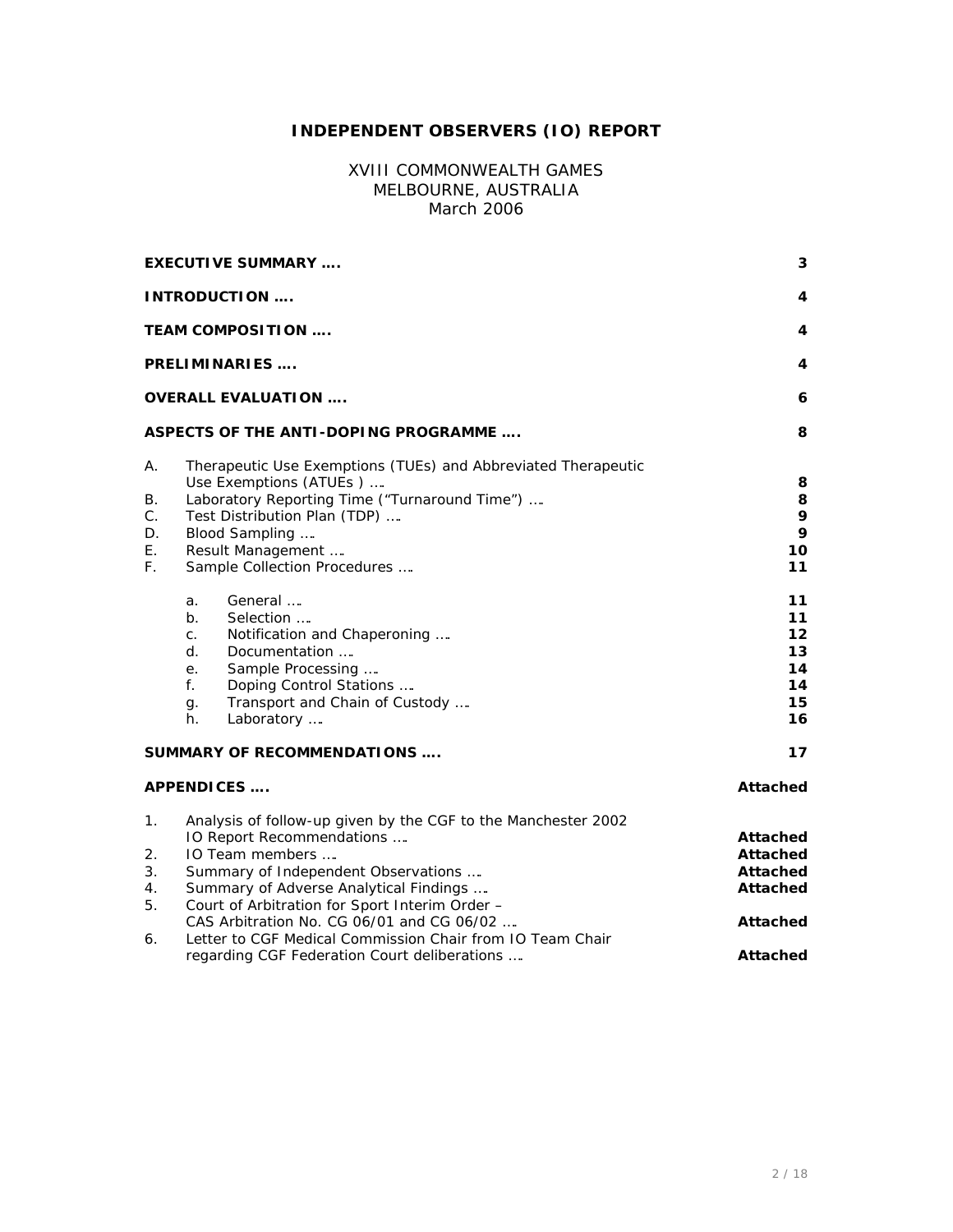#### **EXECUTIVE SUMMARY**

The doping control programme put in place for the XVIII Commonwealth Games in Melbourne in March 2006 was carried out competently and satisfactorily. Many of the matters raised in the WADA Independent Observer's report from the XVIIth Commonwealth Games Manchester in 2002 had been addressed by the Commonwealth Games Federation (CGF) and corrective action taken, including revised rules and regulations.

The education programme was a good innovation. The Test Distribution Plan prepared for the Games was appropriate, as was the number of tests. The number of blood/urine tests was impressive. The administration of TUEs was good. The poor quality of many doping control stations and the consequent pressures which arose during sample taking posed potential problems to the integrity of the programme, but these were surmounted. The quality of the doping control staff was high. The management of the blood sampling process, and the manner in which procedures were changed during the Games, was unfortunate, causing confusion for athletes and doping control officials. There were several regrettable incidents observed by the Office during the doping control process, but these tended to be "one-off" incidents, without cumulative effect. The rules set out by the CGF before the Games concerning result management, and notably the rules of confidentiality, caused difficulties for many parties and slowed the administration of efficient sanctions.

The Commonwealth Games Federation, in the context of preparation for the next edition of the Games, is recommended to look closely at:

- i) The status of the CGF doping control procedures to be used at the XIXth Commonwealth Games, and their relationship with the World Anti-Doping Code, the International Standards, and the procedures to be developed by the host country. Particular attention during this review should be given to the objectives and procedures for blood sampling.
- ii) Setting out clear procedures for dealing with result management before, during and after the Games paying close attention to articles 7, 10, 13 and 14 of the Code and associated International Standards.
- iii) Providing leadership to the local organising committee in setting appropriate standards for doping control stations, and in making it aware of the requirements of doping control and their consequences for athletes selected for doping control: and to the body providing doping control services at future Games, ensuring harmonisation of sample processing and equal treatment of all athletes.

In addition, the IO Office recommends the World Anti-Doping Agency to:

- i) Review the scope of Independent Observer missions, with a view to determining whether the entire doping control programme of events observed should be included.
- ii) Review the need for the medications and supplements section of the doping control form.
- iii) Review the protocol for the use or non-use of mobile telephones during the sample collection process, and the means for observing the protocol.

A list of all recommendations can be found at the conclusion to this IO report.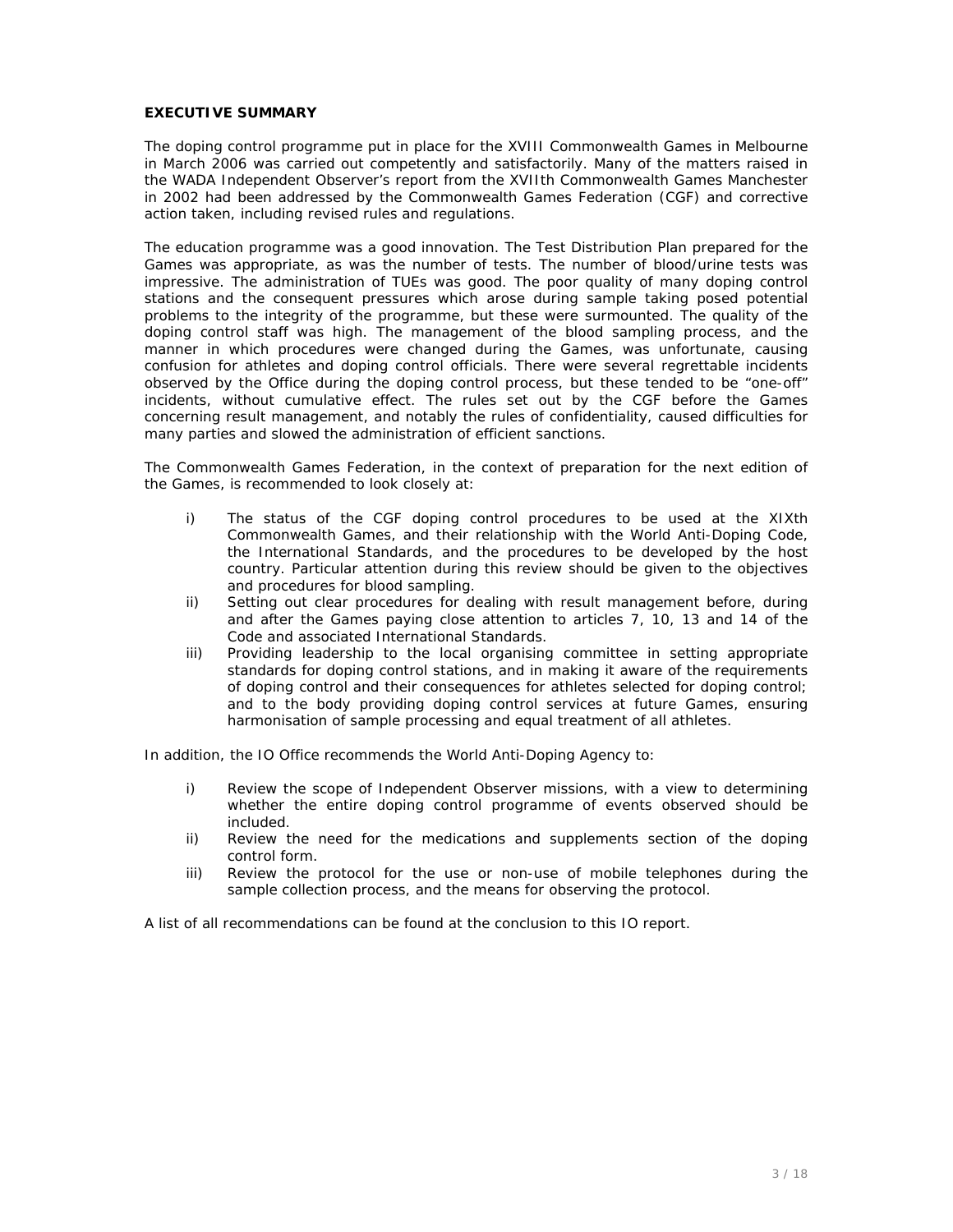#### **INTRODUCTION**

Following the mission of the Independent Observers Office (the Office) to the XVIIth Commonwealth Games in Manchester (GBR) in 2002, and the ensuing report, the Commonwealth Games Federation (CGF) in accordance with article 20.6.3 of the World Anti-Doping Code (the Code) of 2003, arranged for the Office to be present at the XVIIIth Commonwealth Games in order to conduct an Independent Observer programme. The mission did not include competence for observing the doping programme in the period before the Games, when the World Anti-Doping Agency (WADA), the Australian Sports Drug Agency (ASDA) in liaison with the CGF, together conducted an extensive, global programme of 300 out-of-competition controls (financed by the Australian government). However, some of the results from these controls were observed during the period of the Games.

As noted above the IO mission does not include observing such pre-competition controls. Yet the results of such controls filter through the system during the event. Similarly, for calendar reasons, the IO mission at such events does not systematically include observing the result management phase of cases dealt with after the event has ended, or any related appeals process. It is therefore necessary to stress that this report does not present an overall view of the doping control programme at the XVIIIth Commonwealth Games in Melbourne 2006. It reports on the sample collection process during the Games, some of the analytical process, some of the result management process, and on some of the hearing process. *WADA is invited to consider the implications of these limitations for a complete and transparent IO mission (Recommendation 1).*

The Office would like to extend its appreciation to the CGF, its President Mr M Fennell, the Chair of the CGF Medical Commission (CGFMC), Dr M Jegathesan, and the members of the Commission for their kind and whole-hearted cooperation during the Games. The IOs were warmly welcomed, and were given full access to the doping control programme, including all meetings of the Medical Commission. The Office was however disappointed not to be invited to observe a crucial phase of the results management process, i.e. the discussions within the CGF "Federation Court". These discussions focused on the adverse analytical findings (AAFs) from the two Indian weightlifters (see appendix 6).

The Office would also like to express its gratitude to the officials of the Organising Committee for the Games, and to the Australian Sports Drug Agency for their assistance. In particular Dr Peter Harcourt and Mr Tim Burke are thanked for making our work easier by their openness and understanding of our role.

#### **TEAM COMPOSITION**

The IO team at the Commonwealth Games consisted of: Dr Ichiro Kono, Chair (JPN), Ms Daisy Zereceda Monge (PER), Ms Rosa Mota (POR), Ms Delphine Verheyden (FRA) and Mr George Walker (GBR). One additional member appointed to the team had to desist from attending at the last moment which put additional demands on the team at a large multi-sport event such as these Games.

The Chair would like to pay tribute to the excellent work accomplished by Ms Shannan Withers (WADA), who managed the office, prepared the rosters, checked all the faxed documentation and forms, and attended to the thousand other matters that inevitably arise on these occasions. In this she was ably assisted by Ms Chiho Miki (WADA, Asia/Oceania Regional Office). It is worth mentioning that this team worked intensively for the entire fortnight and that it represents the minimum requirement for such an assignment.

#### **PRELIMINARIES**

a. An analysis of the follow-up given by the CGF to the Recommendations made in the report by the Office to the XVIIth Commonwealth Games reveals that much had been done by the CGF to address the problems that were observed at Manchester. Appendix 1 details this progress. In this respect it is clear that the introduction of the Code in 2003 and its accompanying International Standards has done much to ensure greater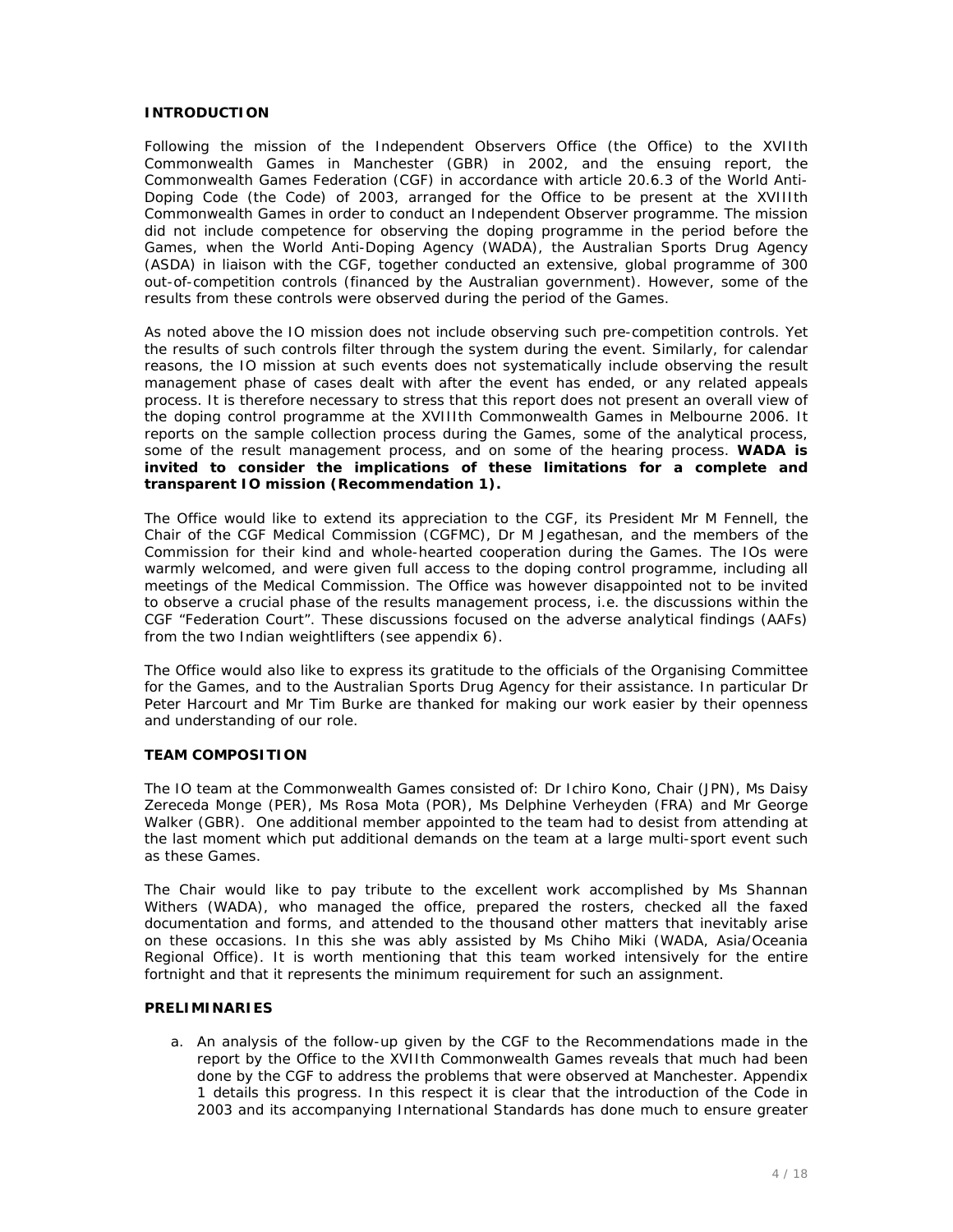harmonisation and consistency in international anti-doping programmes at major events.

b. The CGF had prepared before the Games a document entitled the "CGF Anti-Doping Standard for the Melbourne 2006 Commonwealth Games" (issued in late January 2006), which was a detailed guide to the procedures that would be the basis for the anti-doping programme. There were some complaints heard by the Office that this comprehensive standard could, indeed should, have been published earlier so that all parties would have had the time to become thoroughly familiar with its contents. The Office also feels that an earlier publication would have been helpful. Known colloquially at the Games as the "Gold Standard" (doubtless because of the colour of its cover) it provided a very sound basis for the procedures for the Melbourne Games and following some revision, for the procedures to be followed at the XIXth Commonwealth Games in New Delhi in 2010. Such revision can also address the problem observed of a number of minor differences between the CGF Standard, the standards used by the host country (in this case ASDA), and the standards of the Code.

As other IO missions have had occasion to comment, we also stress the need to clarify the legal status of this Standard. Is it a non-binding source of information or is it a binding set of rules and regulations? And how does it relate to other similar documents?

#### *Recommendation 2:*

#### *That the CGF publishes its doping control procedures at least three months before the opening of the Games.*

- c. A very promising innovation in the context of anti-doping work at major events was introduced in the build-up to these Games. ASDA set up an Education Programme for participating teams' officials and a one-on-one interview process with a number of athletes. The programme was aimed especially at officials and athletes from countries without structured national anti-doping programmes and policies. This programme was budgeted at AUS\$55,000 out of a total budget of \$1.6m. It represents a good beginning; not all teams had access to the programme and approximately 400 athletes had an interview. Athletes were also given a card on which to record their recent consumption of medications, supplements, etc. Despite our later recommendation concerning this section of the doping control form, we observed that these cards were often used by athletes at doping control, so they proved to be helpful and useful.
- d. The sports programme at these Games included a number of events for elite athletes with a disability. The provisions of the International Standard for Testing for athletes with a disability - in a slightly modified form - were included in the "Gold Standard" (Appendix 11). The Office observed several doping control sessions for such athletes. No major problems were observed, though the possibility for visually impaired athletes to have a representative present at the urine passing stage was not always followed.
- e. Compared to the Manchester Games, two major innovations were seen at Melbourne. The first was the strong programme of blood testing and blood sampling (of 1014 tests planned during the Games, 253 were to be blood tests). The second was the detailed provisions for Results Management and Hearings included in the Gold Standard. We shall have occasion to comment on both these elements in our report.
- f. One last aspect of the anti-doping system put in place for these Games deserves comment. Our observations and remarks made to us suggest that the division of responsibilities for parts of the anti-doping programme between the CGF as the organiser, and ASDA as the contracted service provider, was not as clear-cut as it should have been. ASDA (which on the first day of the Games, following the adoption of a new Act of Parliament became the Australian Sports Anti-Doping Authority, ASADA, with some new domestic responsibilities which did not affect their role at the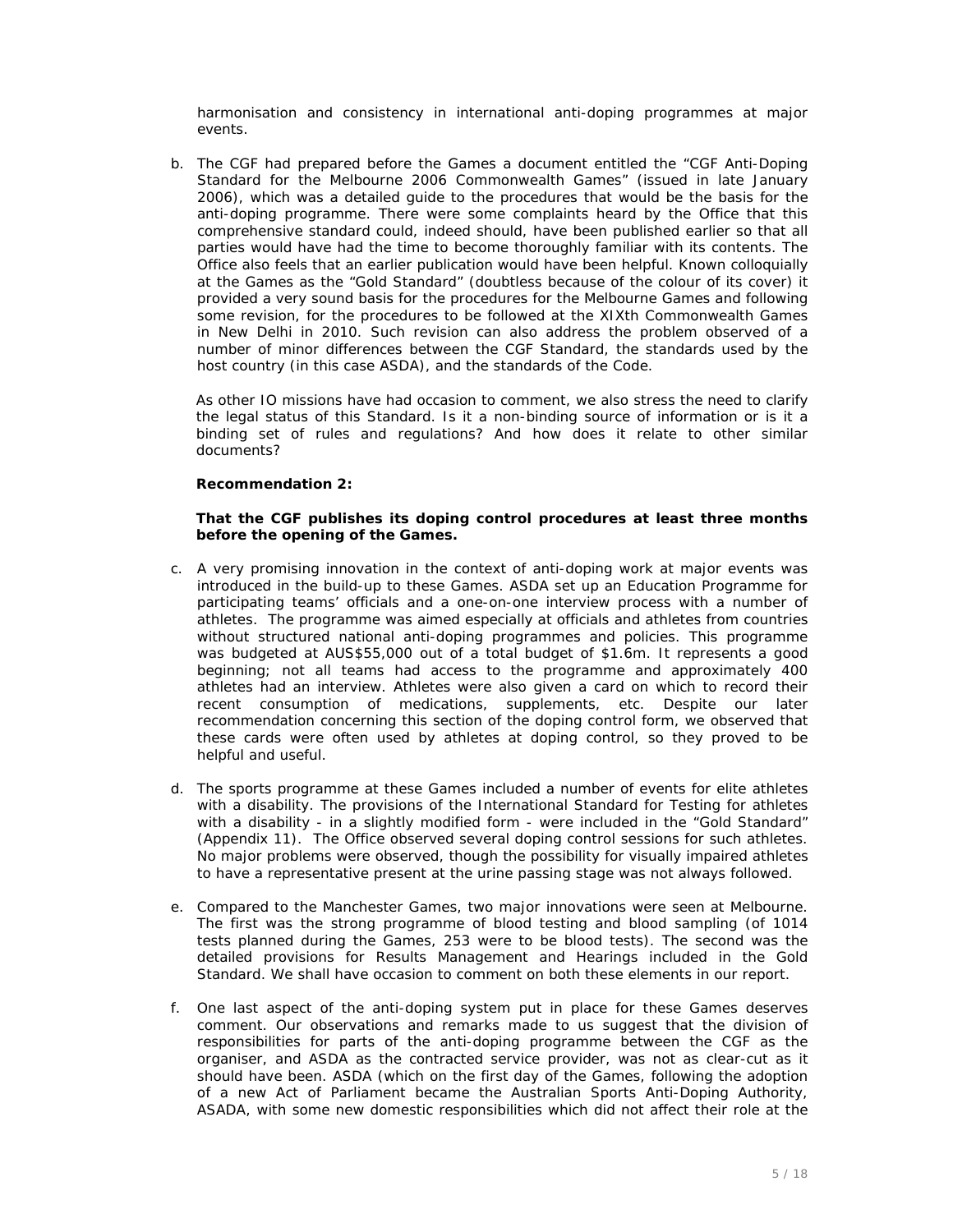Games) has considerable experience in doping control and results management; the CGF has the responsibility for the overall management and leadership of the antidoping programme at the Commonwealth Games. There were occasions when because of the lack of clarity on their respective roles, for example on blood collection procedures, the day-to-day management of the programme was difficult to follow.

#### *Recommendation 3:*

#### *That the CGF and the local doping control service provider agree to a clear division of tasks and responsibilities.*

#### **OVERALL EVALUATION**

In our view, the doping control programme at the XVIIIth Commonwealth Games was conducted in such a way that the integrity of the programme was preserved. As mentioned before, 1014 tests were planned: the number of participating athletes was 4500. There was thus a more than 20% chance of an athlete being tested at least once. The blood/urine testing was aimed at sports with strength and/or endurance needs. The sampling processes were carried out competently and all samples analysed at the WADA accredited laboratory at Sydney. The CGFMC demonstrated its willingness to be responsive to complaints and criticisms by athletes or teams and to adjust to changing circumstances.

However, there were four areas which were of concern to the Office:

- a) In the desire to be responsive, the CGFMC changed procedures as the Games progressed. This was particularly the case with the blood/urine and blood sampling programme. The changes had various consequences; they gave the impression that:
	- i) The CGFMC was not clear in its own mind what this part of the doping programme was meant to achieve.
	- ii) The decision-making processes were driven by problems rather than by policy.
	- iii) The changes confused athletes, teams and sampling officers (cf. D Blood Sampling).
- b) The result management and hearing procedures as set out in the Gold Standard were complex, slow, and unclear. The separation of powers of the various bodies involved at the later stages of the result management process was not evident, particularly where CAS was concerned (cf. B – Result Management). An attempt by the CGFMC to introduce more clarity and effectiveness during the Games indicates that the CGFMC itself was not happy with the procedures set out in the Gold Standard.
- c) The sampling collection procedures at the Games were carried out by ASDA officials (together with a few international doping control officers from other countries). This service was provided to the CGF on the basis of a contract with ASDA. The sample collections were almost invariably carried out most competently. ASDA has a reputation for the effectiveness of its work. It was therefore surprising to the Office to observe that there were inconsistencies between the WADA International Standard for Testing (and the Code's "Guidelines for Blood Sample Collection"), the Gold Standard, and the standards used by ASDA. There were also inconsistencies in the way the ASDA officials themselves carried out the procedures. No single item was in itself of great significance (and individual athletes and their representatives would only be faced with one method) but the cumulative effect of such changes and inconsistencies as observed by the Office at various sports and venues was worrying. In effect, DCOs and athletes were confronted with three separate bulky items of documentation: the International Standard for Testing; the Gold Standard; and a further lengthy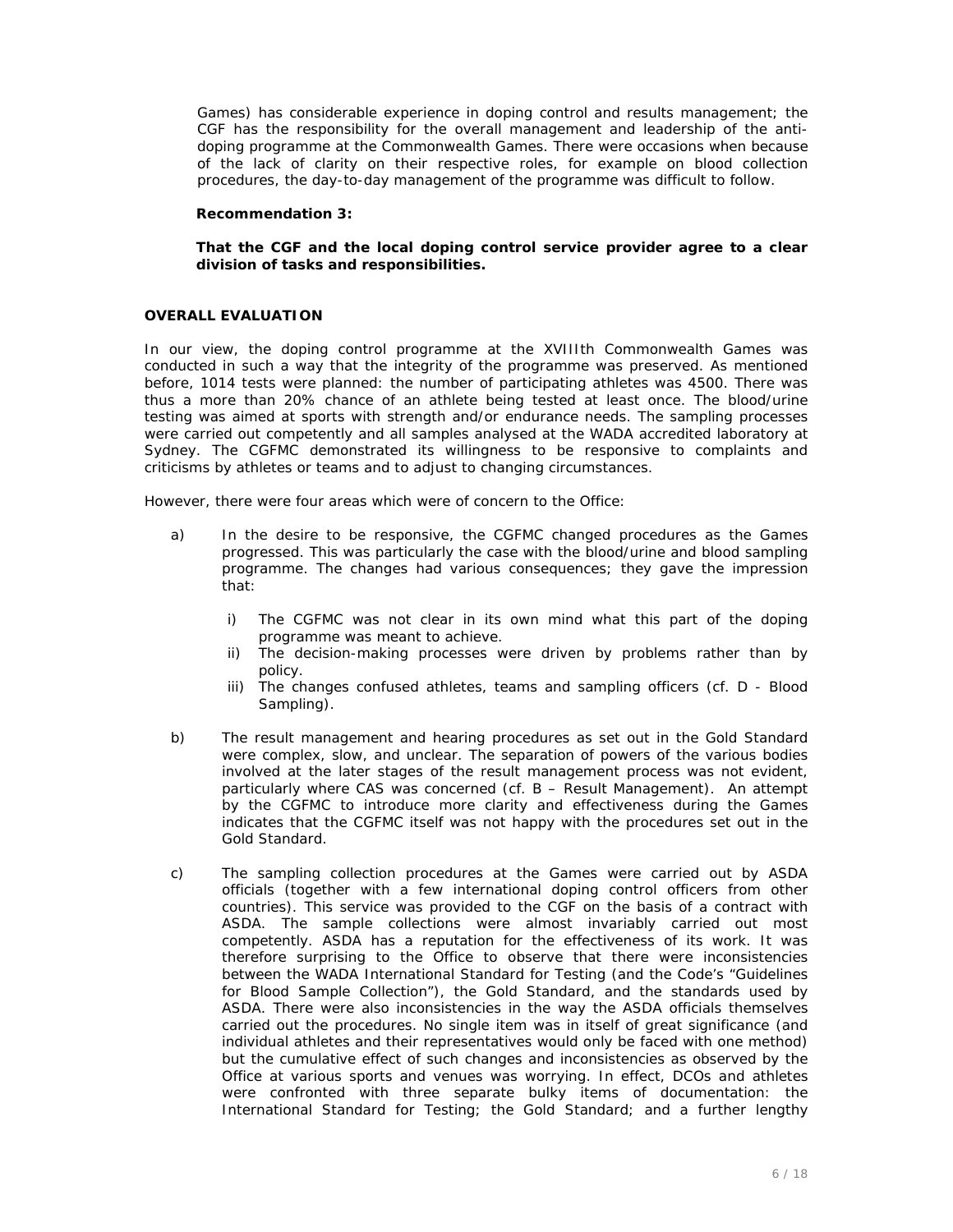handbook, ASDA's "Sample Collection Procedures for the 2006 Commonwealth Games". All this documentation gave the strong impression of a lack of harmonisation. Some examples of this lack of consistency are given in the relevant sections of our report below (cf. F c, d, e – Sample Collection Procedures).

d) It was surprising to the Office to observe that in a great sporting city such as Melbourne, with a host of world-class sports venues, the doping control facilities and stations were often improvised and inadequate for the demands of a major event such as the Commonwealth Games. Even at the Melbourne Cricket Ground, one of the world's greatest stadiums, the provision for doping control appeared to be ad hoc and was barely sufficient. The situation in the state-of-the-art Aquatics Centre was even worse. In other venues, adapted specifically for Commonwealth Games' purposes, the provisions for doping control were often lamentable. The human capacity for ingenious improvisation could overcome the majority of the structural consequences and problems, but it could not eliminate the extra stress which these inadequacies had on both athletes and on doping control officials. These deficiencies were nearly almost always overcome, but without strong management, there was a danger that the integrity of the sample control process could have been put at risk (cf. F - Sample Collection Procedures).

More detailed observations on these matters are provided later in this report.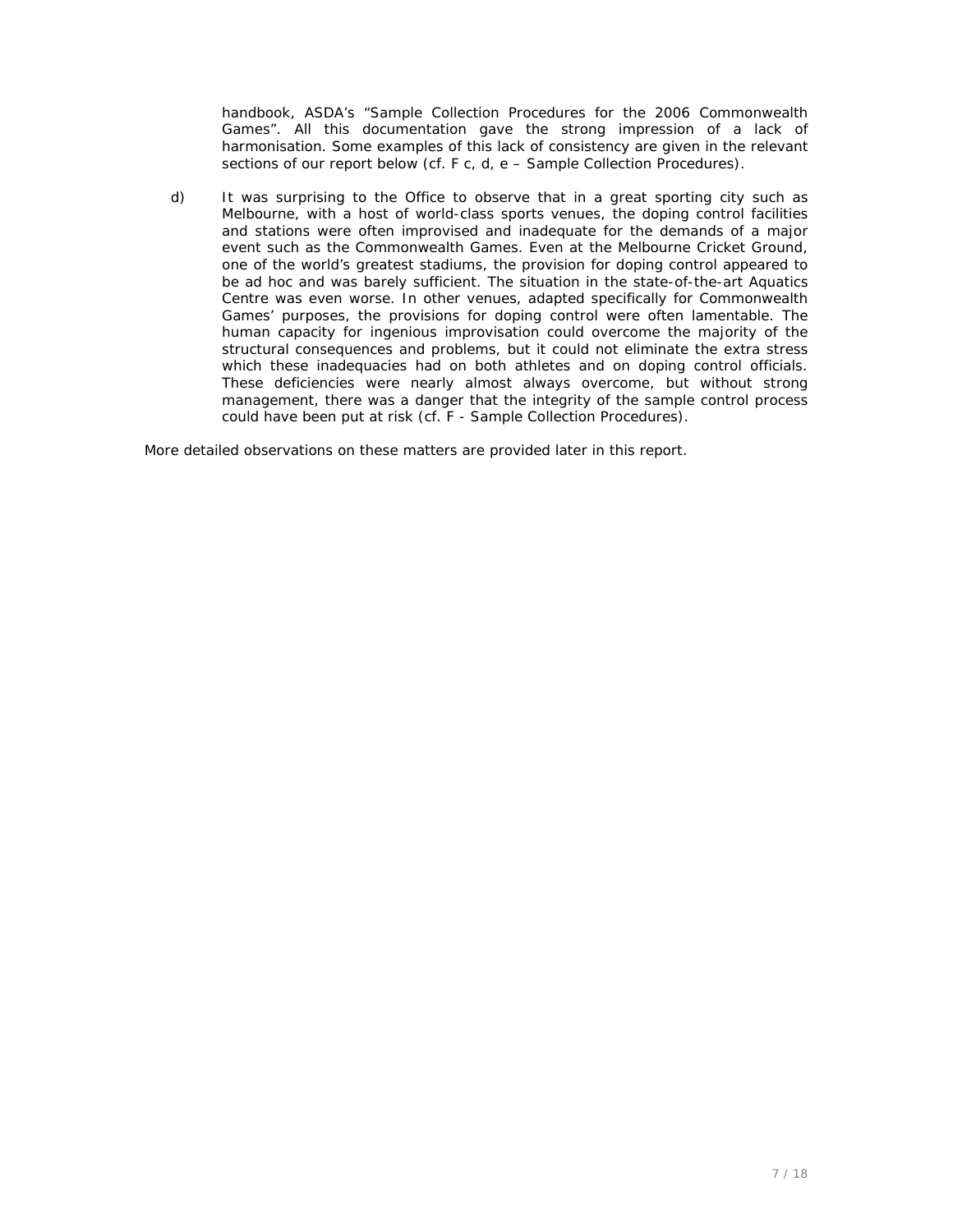#### **ASPECTS OF THE ANTI-DOPING PROGRAMME**

#### A) THERAPEUTIC USE EXEMPTIONS (TUES) AND ABBREVIATED THERAPEUTIC USE EXEMPTIONS (ATUES)

The Office was provided with full documentation by the CGFMC on therapeutic use exemptions approved before the Games started and the submissions for abbreviated TUEs submitted during the Games (by 16 March there were 20 TUEs and 700 ATUEs in place; a final report was later provided indicating a total of 28 TUEs). No irregularities were found. Indeed, the management of the TUE system and the consequent database is to be applauded.

It should be noted however that the Office were unable to fully observe the communication process between the Laboratory and the CGFMC when screening results indicated the presence of a beta-2 agonist or glucocorticosteroid. The data was presented by the laboratory to the CGFMC via phone discussion and where verbal confirmation was received of the presence of a TUE/ATUE, the samples were subsequently reported as not containing a banned substance. It was only after these calls that the IO Office were informed and provided copies of the appropriate paperwork. Unfortunately the Office is unable to report that all screening results indicating TUE/ATUE substances were confirmed. Following the end of the Games (i.e. after 26 March), the Office continued to receive results from the Laboratory, but did not receive any copies of paperwork from the CGFMC regarding TUE/ATUE cases. Although the desire not to carry out a full confirmation procedure when substances relating to approved TUEs or ATUEs are found is to some extent understandable, it is in contravention of a WADA directive to Laboratories sent in October 2004 requiring full confirmatory tests.

Two "screening results" from the laboratory did cause some difficulties for the CGFMC in researching if an appropriate TUE was in place. In both cases the athlete was not living or training in the country to whose Commonwealth Games Association (the equivalent of the "NOC") the athlete was affiliated. The process of obtaining the correct approvals in sufficient time for a TUE was therefore complicated. Also, this created problems for the CGFMC to establish whether the exemption was correctly in place (a lengthy process in itself). In one instance the CGFMC subsequently determined that there was no irregularity; in another, it considered that the athlete had committed a violation, and also recommended that a warning would be sufficient sanction. These cases illustrate the need to ensure that athletes are aware of the TUE requirements and that they follow the correct procedures wherever they may live.

#### B) LABORATORY REPORTING TIME ("TURNAROUND TIME")

The contract between ASDA and the CGF included a provision that the laboratory would report on the results of the analysis of samples taken during the Games within 48 hours of reception at Pymble, a northern suburb of Sydney where the accredited laboratory is located. Our copies of relevant documentation indicate that this time limit was respected in the vast majority of sample analyses.

No such stipulation was included in the contract with regard to reporting times for samples taken during the pre-competition phase. Two adverse analytical findings were eventually reported from these pre-competition controls during the Games. If the 48-hour provision had also been included for the pre-competition samples, these cases could have been dealt with much earlier, possibly even before the start of the Games. Such delays harmed the interests of fairness to athletes, effectiveness of the programme, as well as transparency. As the CGF had a full result management and hearing process in place at Melbourne, such delays were unfortunate.

#### *Recommendation 4:*

*For a major event such as these international, multi-sport Games, 48 hours should be considered as a maximum laboratory turnaround time.*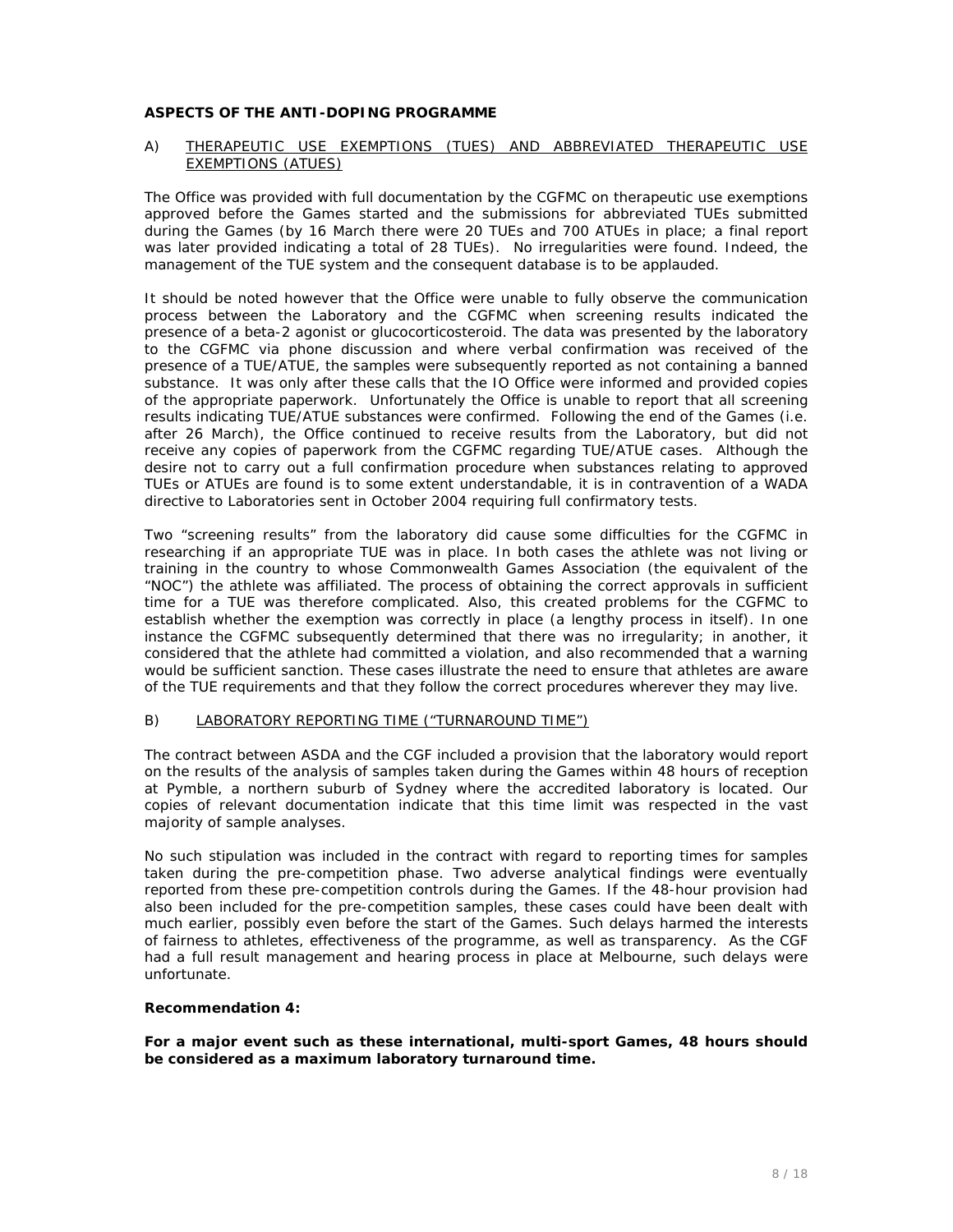#### *Recommendation 5:*

#### *The CGF should also stipulate a maximum turnaround time for the analysis of samples taken in connection with, but before the opening of, the Games. 48 hours could be an appropriate time limit.*

## C) TEST DISTRIBUTION PLAN (TDP)

The TDP was prepared by the CGF with the help of ASDA, paying attention to the risk level of each of the 16 sports (of which five had two or more disciplines) included in the Commonwealth Games programme. Over 1000 tests were budgeted for, of which one-third were to be combined blood/urine samples. Provision was also made for EPO analysis of some urine samples. The plan was flexible and could be altered during the Games in order to react to new needs, target testing, record setting controls, and other developments. At the time of writing the report, the total number of tests carried out at the Games was still to be confirmed. It is known that there were changes, albeit minimal, to the planned 1014 controls.

One minor shortcoming in the TDP needs some comment. Of the 1014 controls planned for the games, 134 were to be out-of-competition controls during the Games period. These were mostly to be arranged from the Polyclinic at the Games Village. However, by the time the doping control staff knew the names of the athletes to be so tested that day (usually about 10h00) most of them had already left the village for a training session or otherwise left their nation's house(s). Those responsible for notifying the athletes thus had great difficulty in doing their job. This shortcoming might have been overcome if the names of the selected athletes had been communicated earlier to the Polyclinic doping control staff (whilst of course ensuring confidentiality).

#### *Recommendation 6:*

#### *To give consideration to improving the efficiency of the planning for out-ofcompetition tests during the Games.*

#### D) BLOOD SAMPLING

Appendix 11 of the "Gold Standard" set out the blood sample collection procedures to be followed. These were based on the provision of 4ml of blood and its division after coagulation and centrifuging into two separate tubes. Six centrifuge machines had been purchased by ASDA for use at the doping control stations where blood samples were likely to be collected. The IOs observed a large number of sessions where these procedures were followed, and where only DCOs previously trained in blood sample collection were allowed to officiate. Athletes reacted well to these sample collections and the DCOs and phlebotomists behaved most correctly, especially on those few occasions (rugby on  $16^{th}$ ; weightlifting on  $22^{nd}$ ) where the phlebotomist was not able to obtain a sample from the athlete.

However, as the Games progressed, and following changes introduced by the CGFMC on 18<sup>th</sup> March, the blood sample collection procedure was changed by the addition of the collection of two samples, one 4ml, one 8ml, which were put directly into A & B tubes without coagulation and centrifuging. This method was not mentioned in the Gold Standard or in the ASDA "Sample Collection Procedures for the 2006 Commonwealth Games". There was also a lack of consistency in the application of the procedure for centrifuging blood samples: samples for human growth hormone (hGH) and haemoglobin-based oxygen carrier (HBOC) were centrifuged to obtain serum at most of the venues; but whole blood samples, the kits for which included a tube for serum, were transported to the ASDA headquarters in the centrally located Melbourne suburb of Richmond, without centrifuging.

The Office was informed that there had been some practical problems with the stipulated method (athletes complaining of the long time the whole process took; lack of blood sampling facilities at some stations, and of an adequate number of centrifuge machines; and the Office itself observed these problems). It also appeared to the Office that there was confusion as to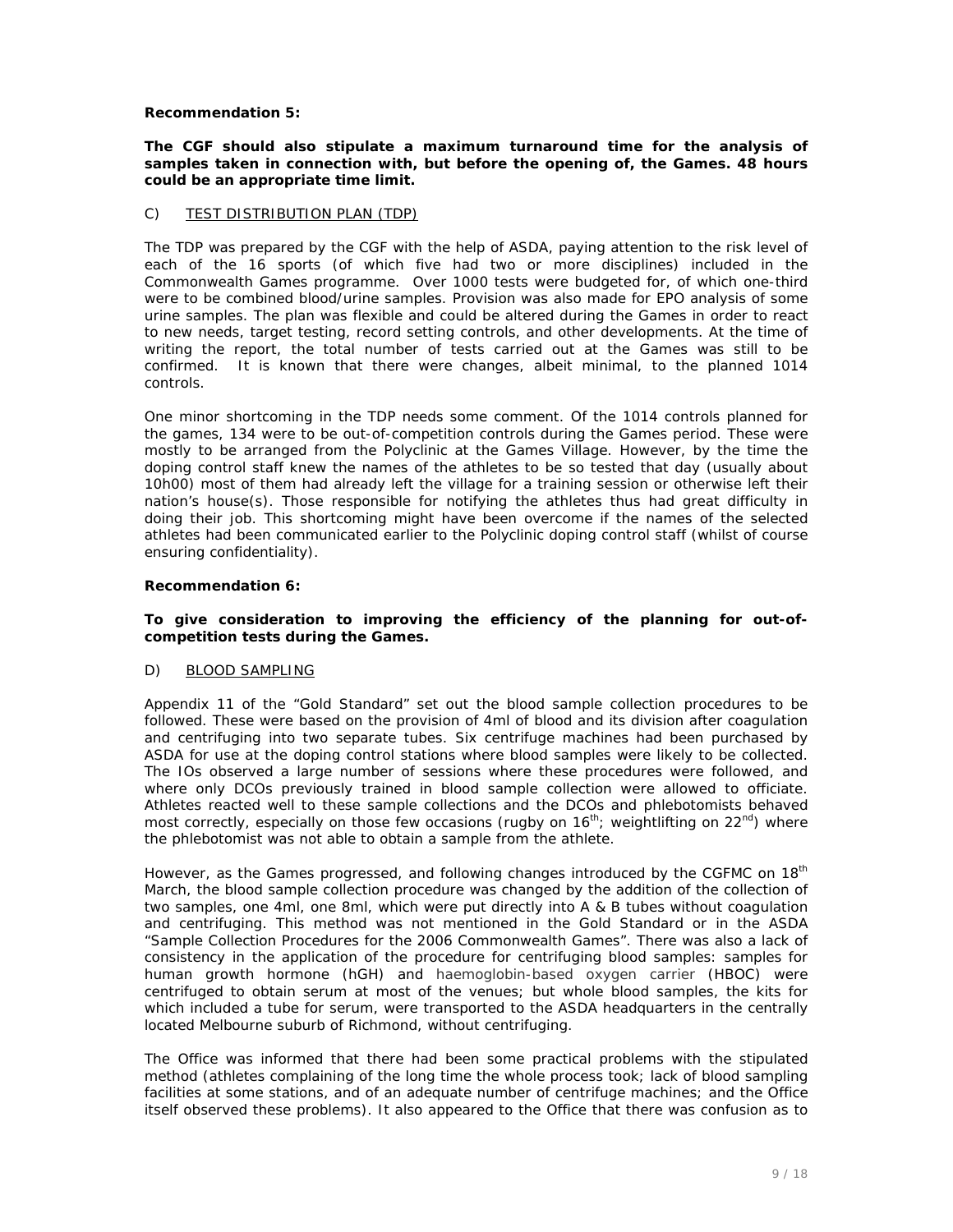the different purposes in the doping control programme of taking blood tests, whole blood samples and other samples, and to which kinds of sports which procedure might be more appropriate. For example, on 18<sup>th</sup> March, the CGFMC also decided that blood samples would only be taken in endurance events; however, whole blood samples were still being taken at weightlifting as late as  $22^{nd}$  March. By the  $24^{th}$  March, it appeared to the IOs that the collection of the two blood samples had ceased, and only the first procedure was being used. There was also confusion – certainly in the opinion of team doctors, and to some extent amongst the IOs too - as to whether the blood samples were being taken to test for hGH, or, in conjunction with 120ml urine samples, for EPO, or as health tests before competition.

In the opinion of the Office, the doubtless well-intentioned, operational reasons for these changes were insufficient to include an additional procedure which had not been included in the standards set out beforehand for the Games.

While on the subject of blood controls, it is perhaps worth mentioning that athletes from athletics, cycling, swimming and weightlifting were often used to such tests; rugby players on the other hand faced them for the first time.

#### *Recommendation 7:*

*That the provision of appropriate information, and in particular on blood collection procedures, to athletes and athlete support personnel is essential if the doping control programme is to satisfy the requirements of articles 18.2, 20 and 21 of the World Anti-Doping Code. This information must also be made available before events such as the Commonwealth Games begin. The pre-Games meeting(s) for team doctors provide an opportunity for giving practical explanations and demonstrations, explaining the procedures in depth, particularly where blood sampling is concerned.* 

#### *Recommendation 8:*

*To try to reduce the time (including waiting time) that athletes must spend when giving blood samples. At doping control sessions late at night, the amount of time required is excessive; blood sampling sessions could perhaps be rescheduled.* 

#### E) RESULT MANAGEMENT

Sections 7 and 8 and appendices 14 and 15 of the Gold Standard set out the Results Management and Hearing provisions to be followed at the Melbourne Games. The provisions are detailed and appear to be complete, covering inquiry, disciplinary and appeal phases, and showing the role and responsibilities of the various bodies (CGFMC, CG Federation Court and CAS). They conform to the principles of the World Anti-Doping Code.

In practice, however, these provisions showed that they had a number of limitations and potential for overlapping competences. Firstly, the process was cumbersome and slow. This was demonstrated in the case of the two Indian weightlifters whose out-of-competition samples, taken on 11<sup>th</sup> and 13<sup>th</sup> March respectively, produced adverse analytical findings on 18<sup>th</sup> March. On 19<sup>th</sup> March, the Federation Court, on the basis of a recommendation from the CGF MC on 18<sup>th</sup> March, found alleged Anti-Doping Rule Violations had occurred and provisionally suspended the athletes. The Court then informed the athletes of their right to be present at the opening of the B sample on  $21<sup>st</sup>$  March. Following a written request from the athletes; the B opening was postponed until 22<sup>nd</sup> March. Upon receipt of the B sample confirmations on 23<sup>rd</sup> March, the files were then referred to the ad hoc division of CAS sitting in Melbourne to determine whether the alleged violation had occurred.

During this process the confidentiality provisions in the procedures prevented the public identification of the athletes involved. The enormous media interest resulted in some difficulties for the CGF. In the end, this was resolved when CAS released the names of the athletes later on 24 March 2006. There are obviously a number of lessons in this case for consideration by the CGF with a view to improving its procedures: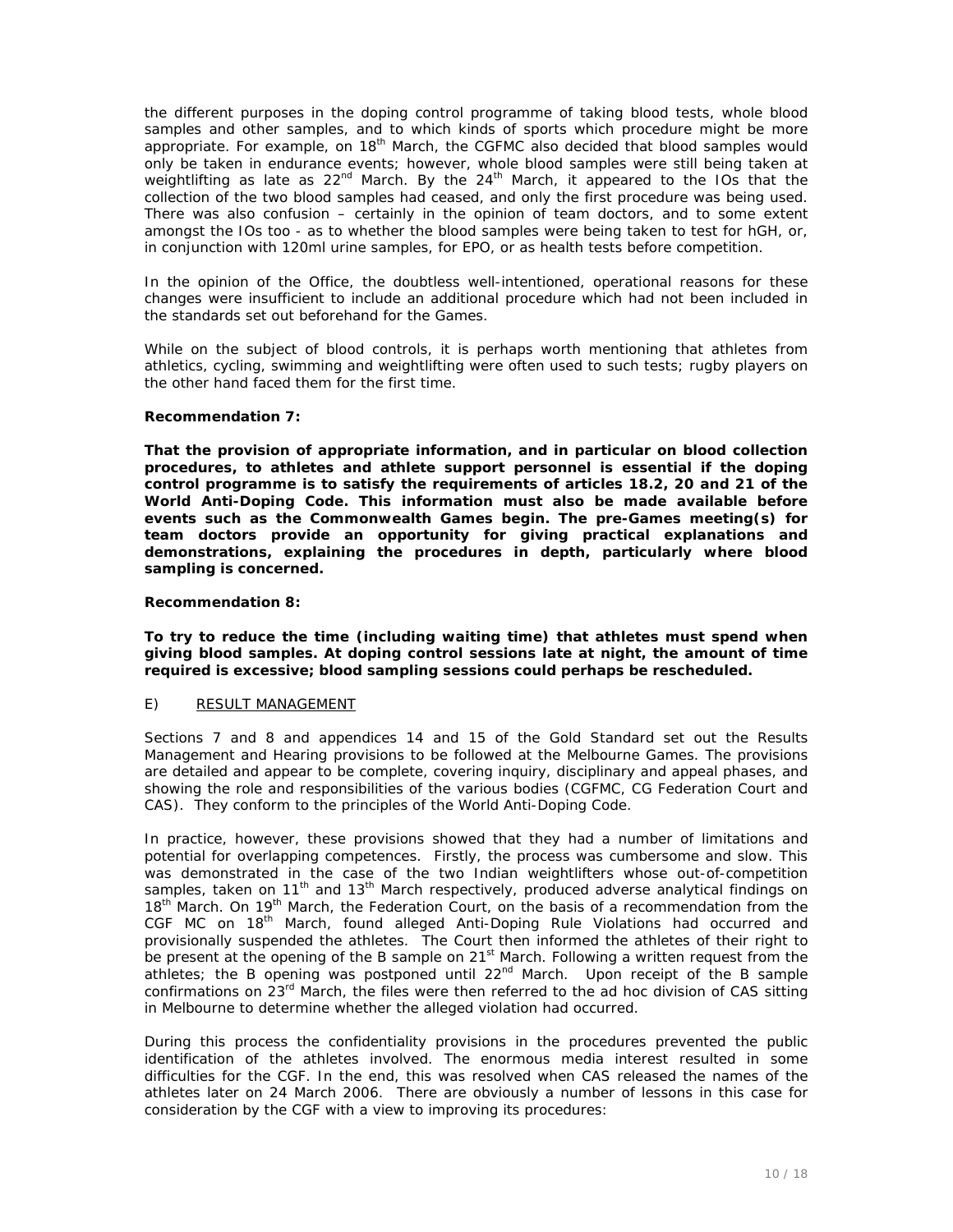- a) Stipulating a turn around time for laboratory reports from the pre-competition controls (cf Recommendation 7).
- b) Reviewing the length of the confidentiality period: "throughout the result management process" is not clear. It can be interpreted also to mean that even when a provisional suspension is imposed, no public declaration is possible. On  $23<sup>rd</sup>$  March, the CGF said on the one hand "no details would be released until the B samples had been analysed and the cases confirmed"; on the other hand, later that same day that "the results were confidential until the appeals process had been exhausted". The following day,  $24<sup>th</sup>$  March, the CGF said that "the protocols did not allow for naming athletes until CAS gave its ruling". In its reference to CAS, did this last statement refer to the ad hoc division of CAS or to the full panel of the ad hoc division? Without what appeared to be with prior knowledge by the CGF, the CAS announced the names of the athletes later on 24<sup>th</sup> March. On looking at the CGF's regulations, it is clear that the positioning of the confidentiality article (7.8) before the one on hearings implies that the confidentiality article does not necessarily apply once the hearing process has started. The review of the confidentiality period would also need to take account of the procedures of CAS in this regard.
- c) The result management process is longer than necessary; this despite the fact that the Gold Standard says (article 8.2.2) that "all hearings will be expedited hearings and held as soon as possible after the imposition of the provisional suspension". In the case of the two Indian weightlifters, the ad hoc division of CAS agreed to two adjournments at the request of the respondents so that they could produce a report from its experts. It is understood that such report was never submitted to CAS and therefore the respondents did not continue to dispute the findings. The CAS interim decisions of 26 March (appendix 5) were confirmed in the arbitral awards of the CAS on 24 April. In addition, an in competition test on one of these weightlifters resulted in CAS determining that a doping offence had occurred (arbitral award of 26 May). These cases illustrate the slowness of the CGF result management process. It is also appropriate to note that the cases have been referred to the IWF for follow up.
- d) There appears to be a conflict of interest for CAS in this process: the Gold Standard stipulates that an ad hoc division of CAS determines whether an antidoping rule violation has occurred, and also that "appeals from decisions of the ad hoc division shall be heard by the full panel of the ad hoc Division of the Court of Arbitration for Sport" (article 8.5.1).
- e) Further complications are introduced by article 8.5.2, which sets in motion "after the conclusion of the Games period" another appeals procedure within the CAS system. Does this resolve the conflict of interest question raised above? Should the appeals process also have been completed within a week of the end of the Games?

#### *Recommendation 9:*

#### *That the result management process for the Commonwealth Games be reviewed by the CGF, with a view to making the process more robust, simpler and speedier to avoid overlap between the various bodies involved.*

There were 13 cases of elevated T/E ratios reported by the laboratory. The CGFMC initiated the required past history process for these athletes, either during or after the Games. Because of the CGF's structure, it was not easy for the CGF to do this directly and the inquiries were made through the appropriate international federations.

#### F) SAMPLE COLLECTION PROCEDURES

#### a. General

Stations were poorly signed. In some cases, the station for one sport would also be used by another sport in a different part of the building (e.g. squash at the Aquatics Centre, all the sports at the Exhibition Centre and all those at the very large Multi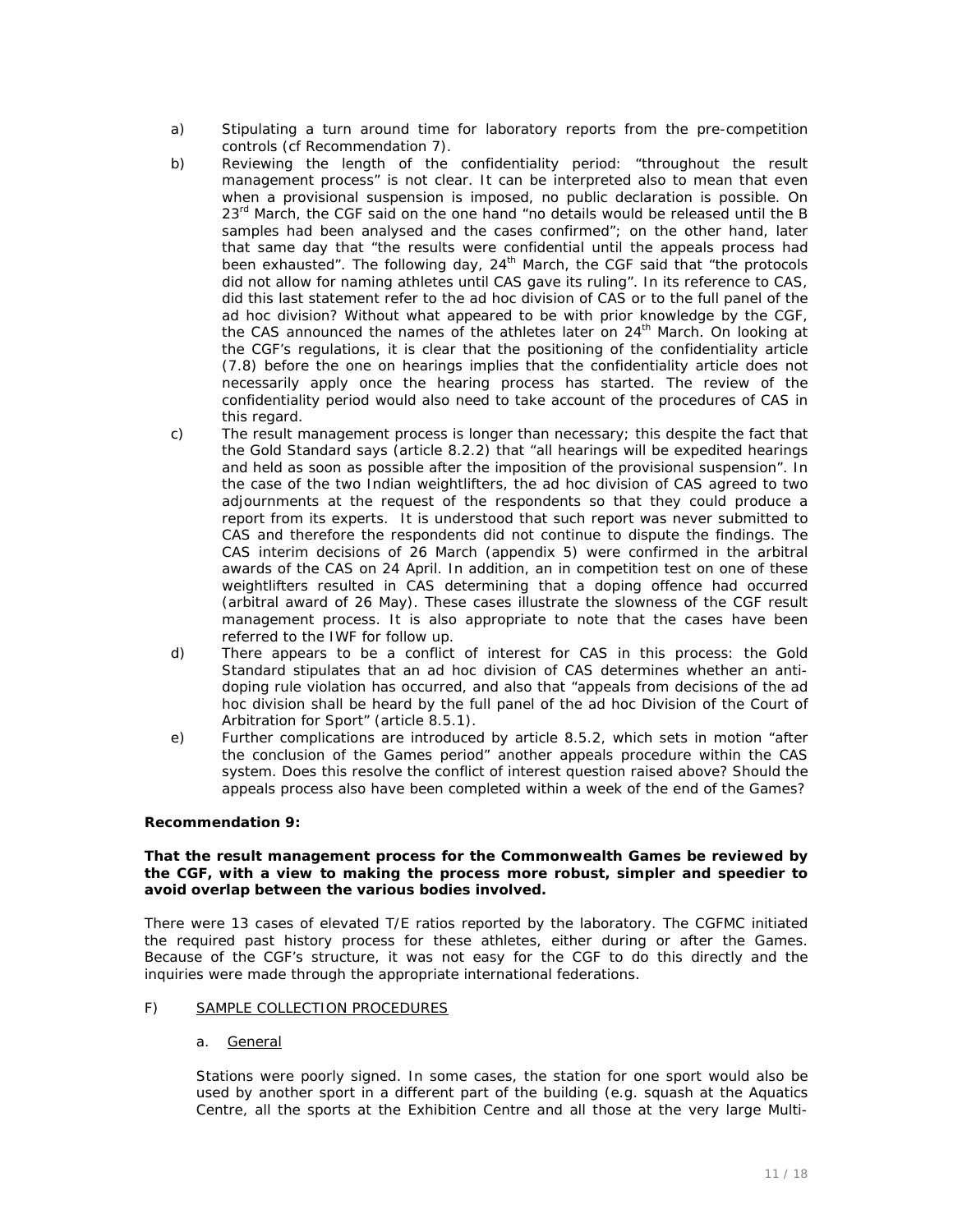Purpose Venue used the same station). Sometimes the stations were a considerable distance away from that sport's area. It would have been helpful for team officials and for the IOs to have been provided with unambiguous maps showing their location.

#### b. Selection

Selection of players to be tested, especially in team sports, should be in accordance with the appropriate IF rules. If not, an explanation should be given in the "Gold Standard" and explained to the team doctors at their meeting prior to the Games. At these Games, we observed a single policy of selection: card numbers placed downwards and then drawn at random by either the CGF representative, or by the lead DCO when no other authorised person was available.

We noted with approval that in the sport of netball, three players were drawn from each team for random doping controls. As there are only seven players on court at any one time, this is a relatively high proportion compared to most other team sports.

#### c. Notification and Chaperoning

Despite the unsatisfactory lay out of many venues from the angle of doping control, and often the unhelpful attitude of volunteer Games' officials to the requirements and needs of doping control staff at the end of an event or competition, the notifications were carried out correctly in the vast majority of cases. There were problems at track cycling on 18<sup>th</sup> March (when a medal winner ran away to the toilets at great speed just when he was about to be notified) and at two sessions of gymnastics on  $20^{th}$  and  $21^{st}$ , (where gymnasts wore no numbers and left the field of play quickly and en masse). Similarly at swimming on the 19<sup>th</sup>, the TDP  $6<sup>th</sup>$  place athlete was not notified, the  $5<sup>th</sup>$ place athlete was notified instead "due to finding it difficult to identify athletes". Such problems were common at the Aquatics Centre. The same day (the  $19<sup>th</sup>$ ), in the evening at synchronised swimming, a notified athlete ran off to a toilet to "change into a fresh costume" for another competition: the chaperone did her best to explain the problem which was resolved satisfactorily. However, there was potential for a serious irregularity on that occasion. On one other occasion (cycling,  $16<sup>th</sup>$ ) the DCO did not note any reason for the 2 hour 45 minute delay between notification and reporting to the doping control station (the time limit is 60 minutes).

Some of these problems might have been handled better, particularly at events with a large number of tests, if a "venue doping manager" had been appointed with specific overall coordination responsibility for the DCOs and the chaperones on duty at that session.

Chaperoning was on the whole good and efficient. One less efficient occasion (but not without its humorous aspect) was observed, following the men's 20km walk. One of the notified athletes, a medal winner, following due notification and the medal ceremony, went off for a "walk-down" along the course, but at such a speed that the chaperone could not keep up with him. Luckily, a fitter Games volunteer was able to accompany the walker by jogging herself. This situation was somewhat typical of a climate at the Games where chaperones were heard to say, of Australian athletes, "ah well, they have been tested many times/they are good/they are clean". Complaisance of this sort is not fair to other athletes. A similar attitude was noticed when late at night the representative of an Australian athlete might ask for the transfer of the test to the Village polyclinic. This was granted on at least two occasions (cycling,  $16^{th}$ ; swimming,  $17<sup>th</sup>$ ) witnessed by the IO, whereas a similar facility was not offered to other athletes present at the same session. On another occasion, the manager of the Australian swimming team called a team meeting  $(21<sup>st</sup>)$  thus delaying the swimmers due for doping control. The CGFMC regarded this as "not acceptable" and not a sufficient or authorised reason for delay; and that it probably would not have happened if the Games had been held outside Australia.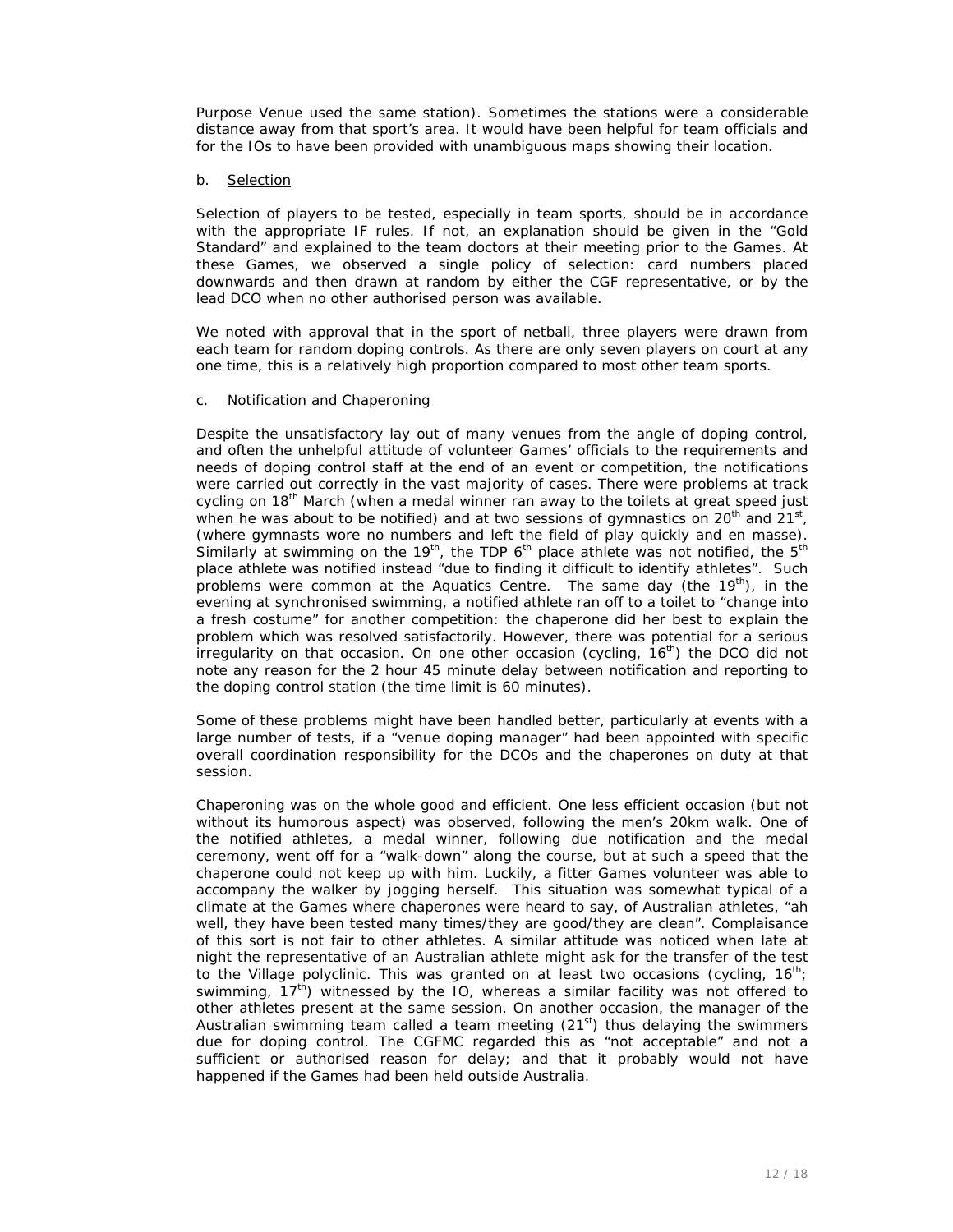#### *Recommendation 10:*

#### *That consideration be given to devising a method that would benefit doping control staff, competition staff as well as the athletes selected for doping control who are due to compete in another event during the same session before the sample collection procedure can be finished.*

#### d. Documentation

The Doping Control Test forms used at the Games were the standard ASDA forms, with the addition of the CGF logo on the top right hand corner. As such they were better suited to domestic Australian use than for a major international event. Two elements in particular seemed inappropriate: some details in the various declarations that the athlete was required to sign (notably authorities which would have access to the information on the form and any follow-up thereto), which might be totally correct for Australian athletes were less so for non-Australian athletes. Similarly, the spaces for identifying the athlete (address, home, mobile phone numbers and email address) may be necessary for ASDA but are not so in the context of a major international sports event when participating athletes are under the authority of their national Commonwealth Games Association. Nor did the form provide space for the athlete to agree or to disagree with article 4.3 of the Gold Standard: "No sample…may be used for any other purpose than the detection of substances…or methods on the Prohibited List…without the athlete's written consent".

The Office observed a large number of variations in the way the Doping Control Forms were completed by the DCOs at various stations. The manner in which corrections were recorded and initialled by the DCO and athlete (rather than start a new form) was at the discretion of the DCO. Insufficient space on the form for such corrections often resulted in virtual illegibility, especially on the bottom copies. When the DCO required an athlete to initial corrections to the section on declared medications or supplements it could have had the consequence of providing data enabling the laboratory potentially to identify the provider of the sample. At some sessions with blood sampling, in order to gain time, the form was completed as far as possible and signed before the samples had been sealed. Halfway through the Games, the CGF (wisely) decided that the athlete's address box could be completed by simply giving the name of the athlete's CGA. Some DCOs used this new method; others continued with asking for the full personal identification data. Lastly, the order in which signatures were asked for varied widely; there appeared to be no agreed order between the DCO, the athlete's representative and the athlete. From a legal standpoint, it should be the athlete who signs last.

While on the subject of the doping control forms, the Office has some doubts as to the practical usefulness and as to the legal status of the medications and supplements section of the Doping Control Form. A further advantage of getting rid of this section would be the reduction in time, especially when there is some confusion or difficulty regarding the substances to be recorded, taken at doping control for the athlete. The Office also notes that in the International Standard for Testing, the Laboratory decides on the period over which declarations of use should be made. This could also lead to inconsistency. The appropriate WADA Guidelines (for Urine Sample Collection) recommend seven days, the timeframe used at these Games.

#### *Recommendation 11:*

#### *WADA should review the purpose and utility of the medications section of the Doping Control Form.*

The Office also suggests that in future the blue copies of forms destined for the Independent Observer should be sent directly to the IO office in the city of the Games. Transiting the blue copies of the forms through the appropriate Medical Commission is not altogether conducive to "independence".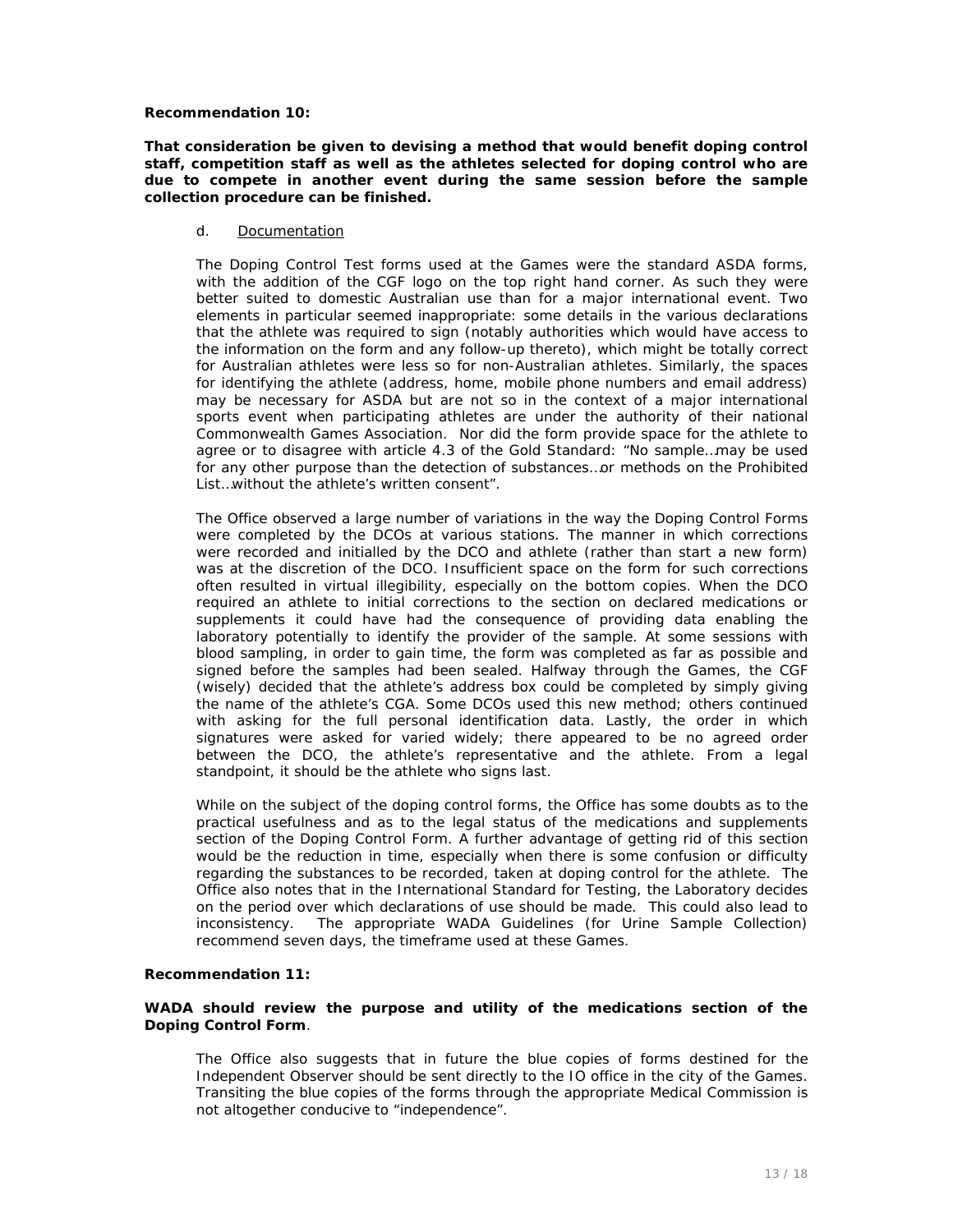#### e. Sample Processing

The sample collection procedures were conducted with a high degree of professionalism and consideration for the athlete. The Office noticed a very small number of athletes' comments, most of which referred to the length of the proceedings, especially when blood sampling was also required.

There was inconsistency in the way any residual urine was disposed of; some DCOs asked the athlete to dispose of it; some gave it to the chaperone/witness; others did it themselves.

The procedures for dealing with partial samples also varied from DCO to DCO, some of whom seemed to be unaware of the new – and simpler – procedures for sealing partial samples.

#### f. Doping Control Stations

We mentioned earlier that these were often inadequate, ill-planned and unsatisfactory. Lack of space, lack of privacy, presence of extraneous noise, absence of signage, no provision for separate waiting rooms and processing toilets, use of cramped temporary portakabins were all observed on too many occasions. Security was very lax to begin with (no guards; unlocked doors; unlocked fridges, etc) but improved as the Games progressed.

Early teething problems in many of the stations were resolved in the first few days thanks to the reporting system set up by ASDA enabling DCOs to identify deficiencies and thus initiate the remedial action to be taken. However, there were too many stations where it was not possible to make the necessary changes, which therefore remained cramped or overcrowded and generally poor.

Many stations seemed to have equipment problems too. DCOs varied in the attention they paid before a session started to the provision of the right equipment in the processing rooms: this led to a considerable amount of toing and froing in the search for the missing items. The lack of prior preparation also led, on one occasion (gymnastics,  $18^{th}$ ), when the waiting room was very full of notified athletes, to the drinks cabinet being refilled by the contractor's representative, which took 15 minutes, created an unwelcome disturbance and further reduced the space available for athletes and their representatives.

One case illustrating many of these problems occurred on the first day of athletics, at the Melbourne Cricket Ground. After notification, the athletes were led to the Doping Control Waiting Room for signing-in. To get there, they had to pass through the Post Event Control space, and the medical recuperation station. As this was the day of the marathons, these were both substantial areas. These two areas fed seamlessly into the doping control station. There were a large number of athletes present in this space, some there for doping control purposes, some needing medical and paramedical attention, some just recuperating after their exertions. In this apparently disorganised situation, the son of one of the marathon winners was seen wandering around with his parent, without any visible accreditation. The child did not enter the doping control station, but he was in an area where notified athletes were waiting with chaperones.

This session also produced the only serious irregularity observed by the Office. The circumstances were, as described before, verging on the chaotic. The athletes to be tested following the women's javelin final were in the doping control station, and two medal winners were in the middle of their sample collection sessions, when, to add to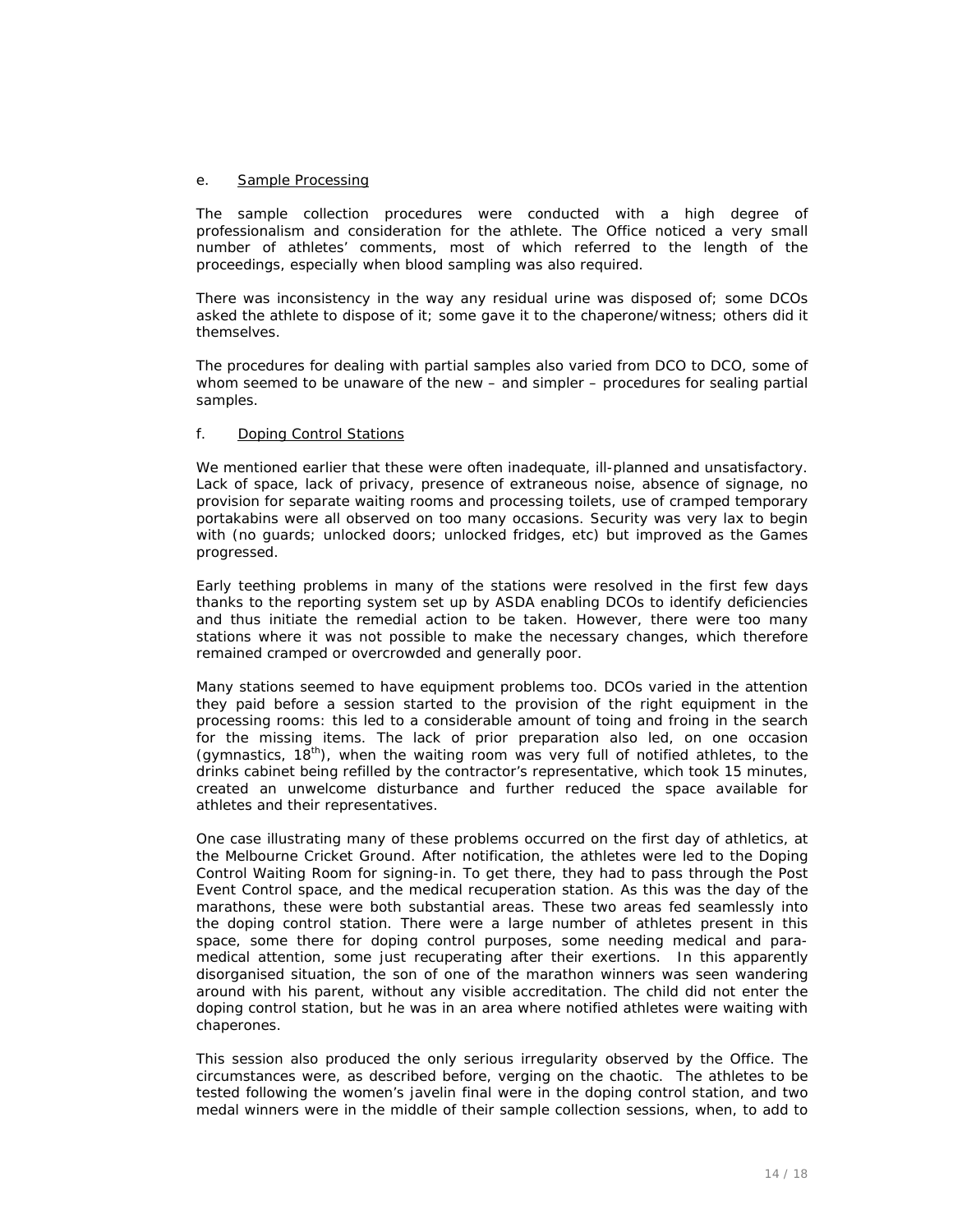the confusion, the medallists were called for the ceremony, which in the event took place 35 minutes later. One athlete's sample, in its collection vessel (i.e. unsealed) was left in the processing room watched by her representative for an hour. Another athlete's sample was left in similar circumstances. The representative left the room for some reason; the doping control staff needed the room which had blood kits and the centrifuge machine for another blood/urine sample collection, and the athlete's sample was moved to another room. The athlete, on her return, questioned what had happened. As a consequence, it was agreed that the athlete would provide a second sample. However the first sample was not declared void. The doping control staff on duty filed the appropriate incident reports (and there were other problems happening at that session which did not have a direct bearing on doping control, but which further contributed to the stress of a difficult situation) and lessons were learned.

The Office is very conscious that the circumstances at this major session, with numerous medal events, were unusual, in scale, in scope, and in consequences. However, the large number of athletes to be tested that session had been foreseen; the consequences of the geography of the area should have been foreseen; the provision of more processing rooms with blood kits and centrifuge machines could have been prepared in advance. Later doping control sessions in the venue were managed in a much more controlled, calm and competent fashion. Amongst other changes observed, there seemed to be a better liaison between the Games protocol staff and the doping control staff, whose needs had been insufficiently taken into account on that day.

The use of mobile phones during doping control sessions in the processing rooms becomes more and more widespread, despite the general prohibition on their use. DCOs may need assistance; athletes are being congratulated; representatives have appointments to fix for their athletes. The need to identify medications and supplements taken in the recent past may require consulting the team doctor. These are in themselves substantial reasons. Some DCOs were strict in controlling, or at least limiting their use; others were more "flexible". Some order is necessary: either DCOs must require mobile phones to be switched off, or their use should be tolerated. The present situation is a half-way house, and not satisfactory. *This is a matter for WADA when reviewing the international standard on doping control (Recommendation 12).* 

Lastly, while on the subject of sampling sessions, *(Recommendation 13) the CGF and the local organising committee are encouraged for future Games to make more adequate transport arrangements for athletes and representatives required to undergo doping control*. They will often finish – especially at the night events - late and after the venue is shut (and locked) down. Then they discover they have no transport to return to the Village. This is a question of respect for athletes fulfilling their responsibilities. The same lack of transport support was also observed for doping control staff finishing late. However, they knew in advance what arrangements they would have to make.

In summary *(Recommendation 14), the CGF is urged to provide leadership to the local organising committee in setting appropriate standards for doping control stations, as well assist in making the various areas within the local organising committee aware of the requirements of doping control (i.e. necessary access for doping control staff within a venue).* 

#### g. Transport and Chain of Custody

The sample bags were taken by the lead DCO to ASDA's office in Richmond (an area not far from the centre of Melbourne) at the end of the session in his/her car, and there signed in. This process was observed on several occasions. On our visit to this office on  $22<sup>nd</sup>$  March, we were somewhat surprised to see the previous night's samples stored in two glass-fronted refrigerators in full view of passers-by in the street. Transport to the laboratory in Sydney was undertaken by commercial couriers (one for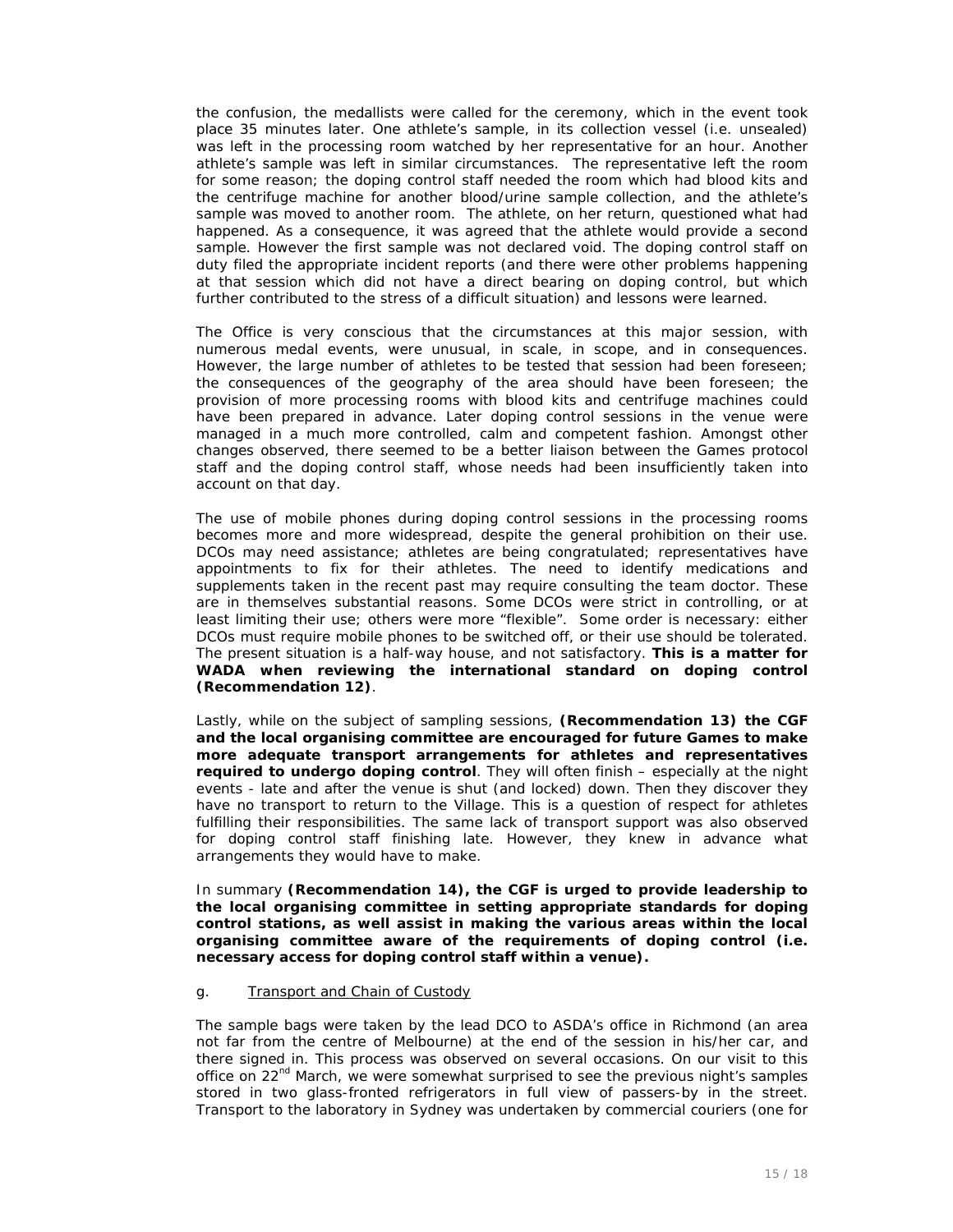the urine samples, another for the blood samples). The chain of custody forms we observed and those of which we received copies were all correctly completed.

#### h. Laboratory

The Office was present at the opening of the B samples of the two Indian weightlifters on 22<sup>nd</sup> March. The procedures were carried out correctly and professionally. The visit to the laboratory (in Sydney) for this purpose also enabled the Office later that day to observe the laboratory's analytical work with other samples. No further remarks are necessary in that context.

The Office wishes to make two comments in regards to the laboratory. As mentioned earlier (in the section on TUEs), monitoring of the TUE/ATUE reports from the laboratory was not fully possible due to communications occurring between the laboratory and the CGFMC via phone. Secondly, on one occasion, when most unusually the A urine bottle broke on opening, the laboratory proceeded at once to the analysis of the B bottle, without asking the CGFMC for guidance beforehand. Should the sample have been in connection with a record, or given rise to an adverse analytical finding, it is not clear what would have been the consequences. If the laboratory had notified the CGFMC, the latter might have considered it advisable to have obtained a second sample from the athlete in question.

And one final remark, although not directly related to the work of the laboratory, concerns a number of equipment failures during the Games. Besides the broken bottle mentioned above, three bottle seals broke on being closed by the athlete; two athletes found dirt in the bottles after opening them; and three blood kits were rejected by athletes because of dirt inside the packaging.

#### *Recommendation 15:*

*That the CGF set up procedures for dealing with equipment failures at the laboratory.*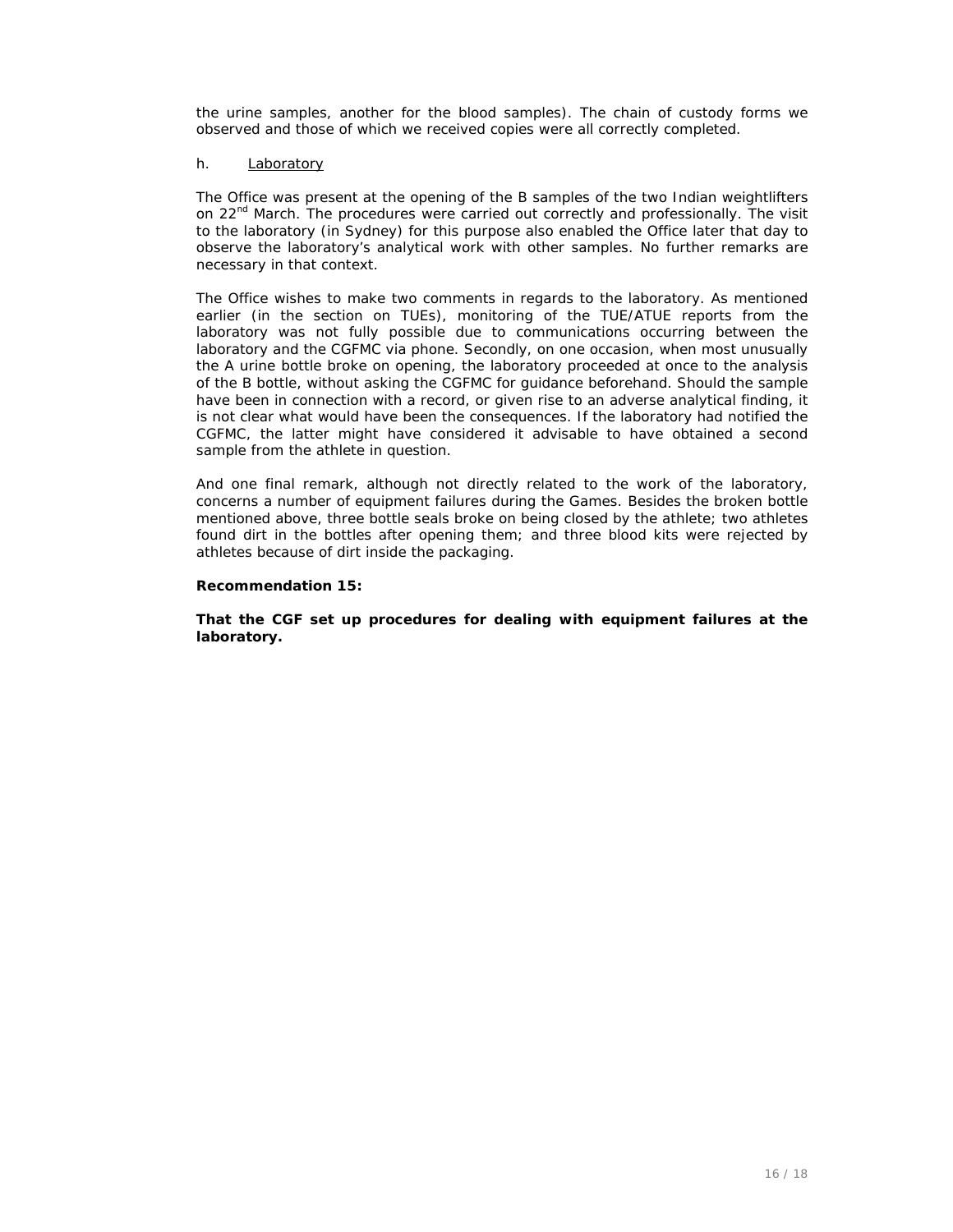#### **SUMMARY OF RECOMMENDATIONS:**

- 1. WADA is invited to consider the implications of the present IO mandate for a complete and transparent IO mission.
- 2. That the CGF publishes its doping control procedures at least three months before the opening of the Games, and ensure that all the applicable doping control procedures and rules are compatible. Particular attention should be paid to the procedures and rules for blood sampling (cf. recommendation 7).
- 3. That the CGF and the local doping control service provider agree to a clear division of tasks and responsibilities, ensuring harmonised sample processing and equal treatment of all athletes.
- 4. For a major event such as these international, multi-sport Games, 48 hours should be considered as a maximum laboratory turnaround time.
- 5. The CGF should also stipulate a maximum turnaround time for the analysis of samples taken in connection with, but before the opening of, the Games. 48 hours could be an appropriate time limit.
- 6. To give consideration to improving the efficiency of the planning for out-of-competition tests during the Games.
- 7. That the provision of appropriate information, and in particular on blood collection procedures, to athletes and athlete support personnel is essential if the doping control programme is to satisfy the requirements of article 18.2 of the World Anti-Doping Code. This information must also be made available before events such as the Commonwealth Games begin. The pre-Games meeting(s) for team doctors provide an opportunity for giving practical explanations and demonstrations, explaining the procedures in depth, particularly where blood sampling is concerned.
- 8. To try to reduce the time (including waiting time) that athletes must spend when giving blood samples. At doping control sessions late at night, the amount of time required is excessive; blood sampling sessions could perhaps be rescheduled.
- 9. That the result management process for the Commonwealth Games be reviewed by the CGF, with a view to making the process more robust, simpler and speedier to avoid overlap between the various bodies involved.
- 10. That consideration be given to devising a method that would benefit doping control staff, competition staff as well as the athletes selected for doping control who are due to compete in another event during the same session before the sample collection procedure can be finished.
- 11. WADA should review the purpose and utility of the medications section of the Doping Control Form.
- 12. WADA should consider the protocol for the use or non-use of mobile telephones during the sample collection process when reviewing the international standard on doping control.
- 13. The CGF and the local organising committee are encouraged for future Games to make more adequate transport arrangements for athletes and representatives required to undergo doping control.
- 14. That the CGF provides leadership to the local organising committee in setting appropriate standards for doping control stations, as well assist in making the various areas within the local organising committee aware of the requirements of doping control (i.e. necessary access for doping control staff within a venue).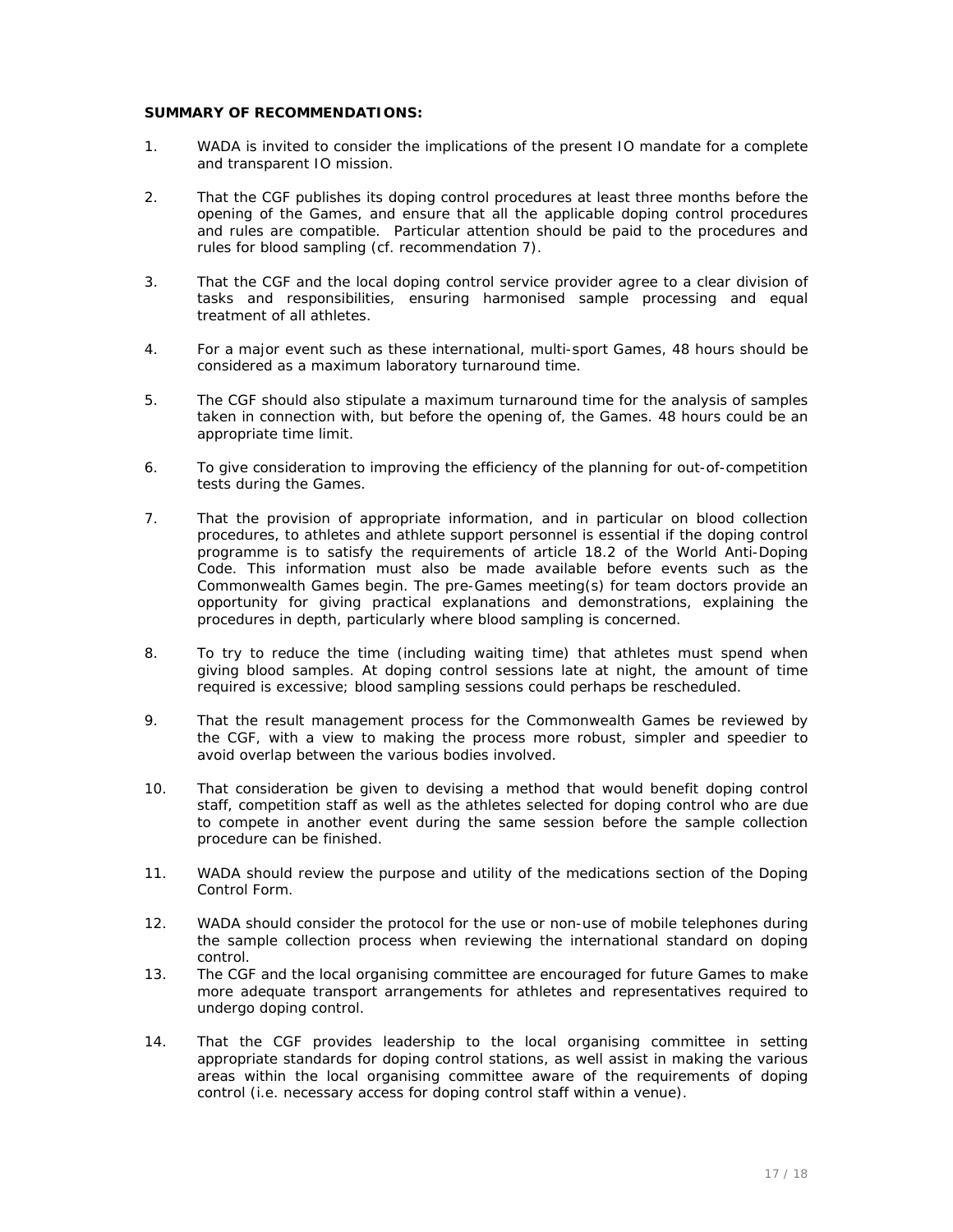15. That the CGF set up procedures for dealing with equipment failures at the Laboratory.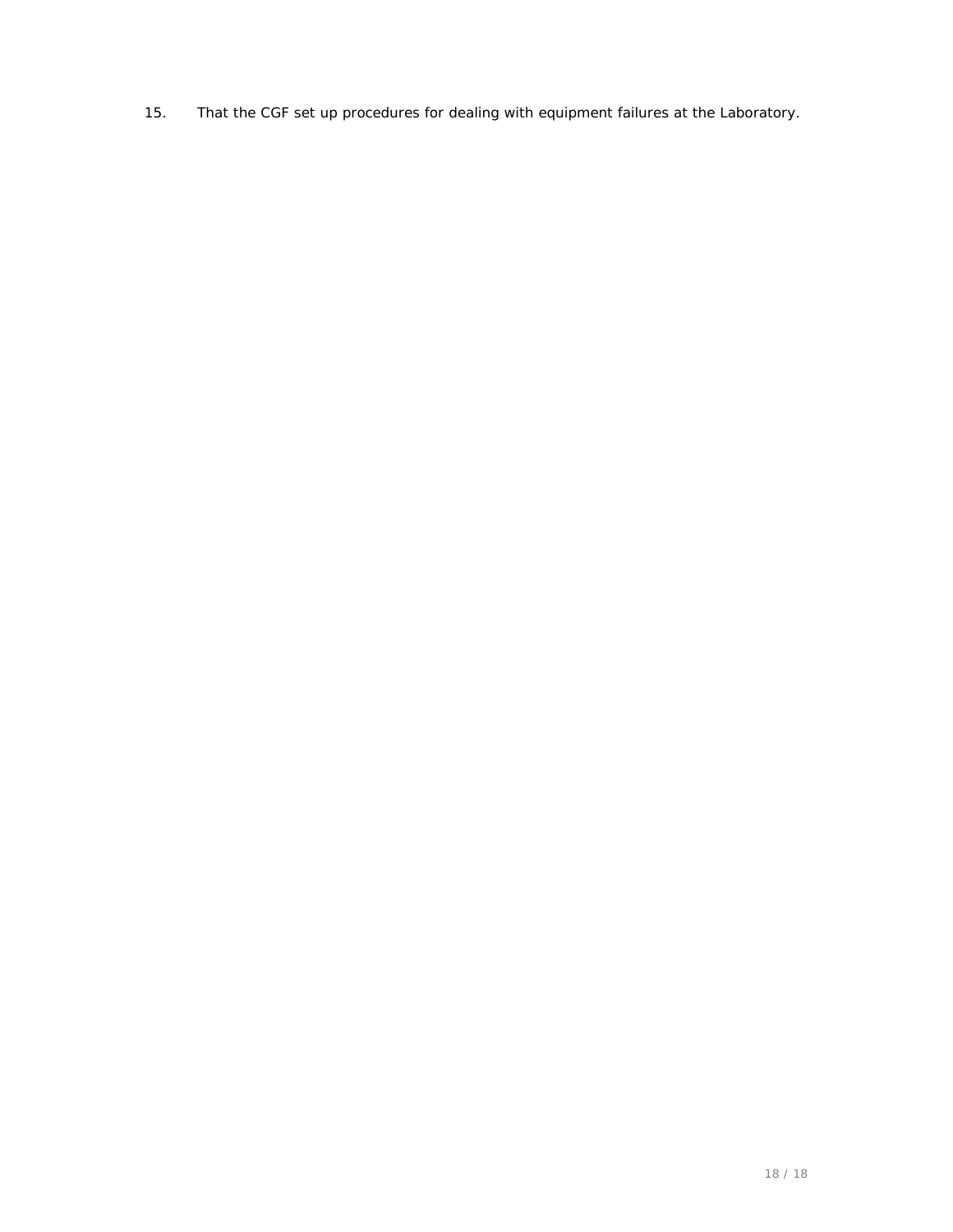## Appendix 1 - **FOLLOW-UP GIVEN TO THE IO RECOMMENDATIONS FROM THE XVIITH COMMONWEALTH GAMES 2002 WHICH ARE RELEVANT FOR THE MELBOURNE GAMES 2006**

| No.             | <b>Recommendation Heading and Page</b><br>(as listed in M2002 IO Report)                 |    | <b>Status</b>                                                                                                                                                                                                                                          |  |  |  |  |  |  |
|-----------------|------------------------------------------------------------------------------------------|----|--------------------------------------------------------------------------------------------------------------------------------------------------------------------------------------------------------------------------------------------------------|--|--|--|--|--|--|
| $\mathbf{1}$    | <b>Agreements and Preparatory</b><br><b>Meetings</b>                                     | 5  | Actioned. Almost all people concerned seemed to be aware of the Independent<br>Observer mission and tasks.                                                                                                                                             |  |  |  |  |  |  |
| $\overline{2}$  | <b>Agreements and Preparatory</b><br><b>Meetings</b>                                     | 5  | Actioned. The Office Chair had meetings with the CGFMC and Chief Team Doctors<br>before the Games. The Office observed a pre-games seminar for ASDA staff deployed<br>at the Games.                                                                    |  |  |  |  |  |  |
| 3               | <b>Facilities</b>                                                                        | 9  | Mainly actioned. Many stations had TV monitors for notified athletes to watch the<br>progress of their event. Reading material was not seen. Most stations had a variety of<br>sealed drinks available.                                                |  |  |  |  |  |  |
| 4               | Personnel                                                                                | 10 | Not sufficiently actioned. It is debatable whether the publication of the Gold Standard<br>in mid-February counts as "early enough".                                                                                                                   |  |  |  |  |  |  |
| 5 &<br>11       | <b>Briefings</b>                                                                         | 11 | Actioned. Any specific IF requirements were made known and were available.                                                                                                                                                                             |  |  |  |  |  |  |
| 6               | <b>Documentation</b>                                                                     | 12 | Actioned. The IO received copies of all relevant documentation and forms.                                                                                                                                                                              |  |  |  |  |  |  |
| $\overline{7}$  | <b>Medical Notifications (TUEs)</b>                                                      | 13 | Actioned. TUEs were put in place in time; a cut-off period was set; the procedure for<br>granting aTUEs was revised and was effective.                                                                                                                 |  |  |  |  |  |  |
| 8               | <b>Anti-Doping Equipment</b>                                                             | 14 | Actioned. Equipment was satisfactory and refractometers used in all stations.<br>(However, the IOs did not observe a single case of a DCO recalibrating the<br>refractometer before a session).                                                        |  |  |  |  |  |  |
| 9               | <b>Planning of Tests</b>                                                                 | 15 | Actioned. The TDP for the Games, included risk criteria in each sport.                                                                                                                                                                                 |  |  |  |  |  |  |
| 10a             | <b>Selection of Athletes - Procedure</b><br>in stations where there is<br>uncertainty    | 16 | Actioned. The CGF Medical Commissioner was not the sole judge of dealing with<br>uncertainties. When such uncertainties were observed by an IO, the problem was<br>resolved by the Commissioner (if present) and the lead DCO at the station together. |  |  |  |  |  |  |
| 10 <sub>b</sub> | <b>Selection of Athletes - Clear</b><br>procedures in case of injury or a<br>tied result | 16 | No such procedures were observed.                                                                                                                                                                                                                      |  |  |  |  |  |  |
| 10 <sub>c</sub> | <b>Selection of Athletes -Selection</b><br>procedures and criteria                       | 16 | Selection criteria were explained to officials, but not, as far as the IO could observe, to<br>the athletes (who sometimes queried the basis for their selection).                                                                                     |  |  |  |  |  |  |
| 10d             | <b>Selection of Athletes -Software</b><br>16                                             |    | This was more a matter for ASDA than for the CGF. However, the CGF TUE data base<br>marks a notable advance.                                                                                                                                           |  |  |  |  |  |  |
| 11              | See above #5                                                                             | 11 |                                                                                                                                                                                                                                                        |  |  |  |  |  |  |
| 12a             | <b>Sample Collection - Destruction</b><br>of excess urine                                | 19 | Actioned. This was nearly always done in the presence of the athlete and usually by<br>the athlete. (See comment in body of report).                                                                                                                   |  |  |  |  |  |  |
| 12 <sub>b</sub> | Sample Collection - Use of                                                               | 19 | The nature of many stations at these Games meant that such dividers were necessary                                                                                                                                                                     |  |  |  |  |  |  |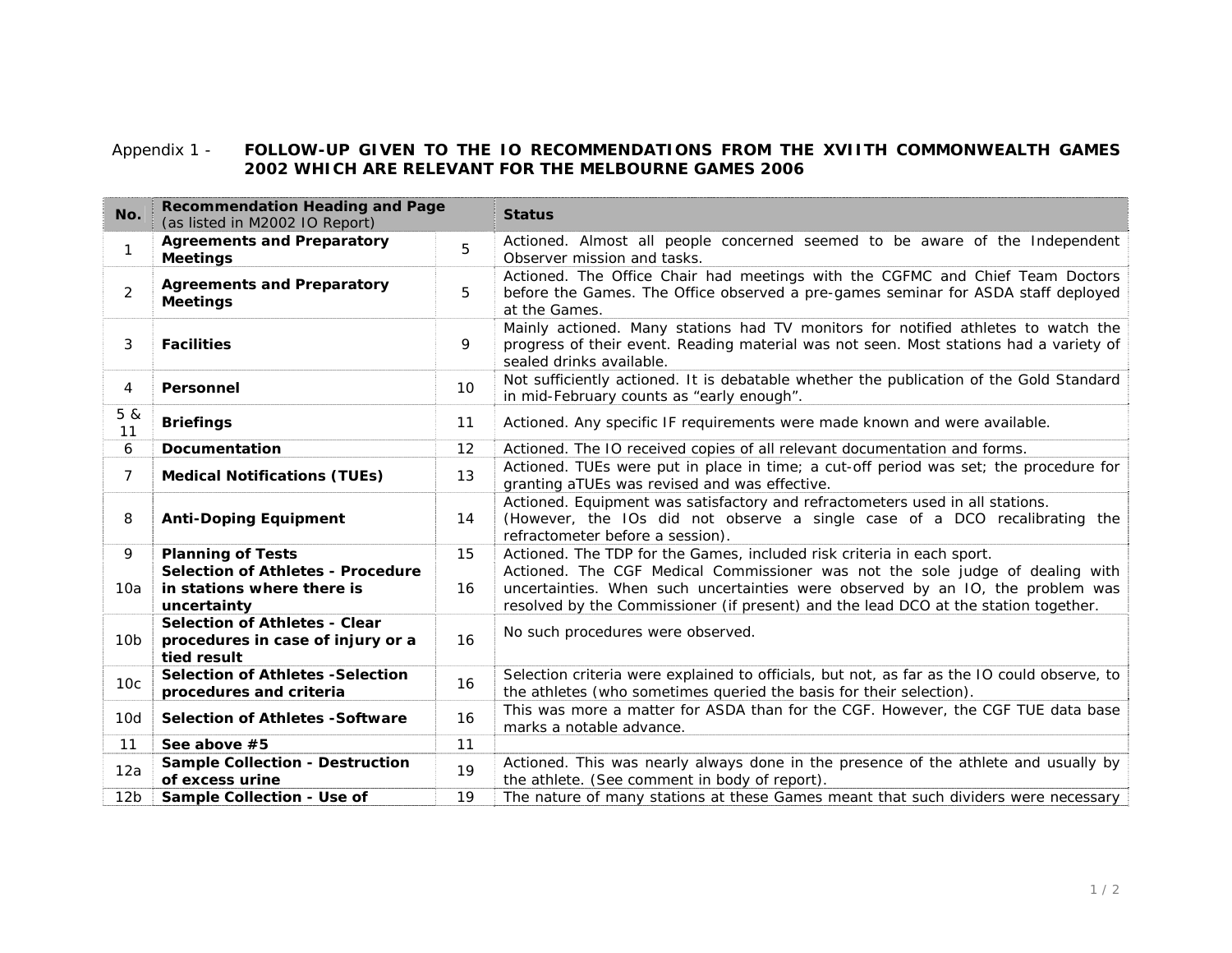| No.             | <b>Recommendation Heading and Page</b><br>(as listed in M2002 IO Report) |       | <b>Status</b>                                                                                                                                                                                                                                                                                           |
|-----------------|--------------------------------------------------------------------------|-------|---------------------------------------------------------------------------------------------------------------------------------------------------------------------------------------------------------------------------------------------------------------------------------------------------------|
|                 | portable dividers in stations                                            |       | and provided.                                                                                                                                                                                                                                                                                           |
| 12c             | Sample Collection - Mirrors to be<br>positioned in toilets               | 19    | Not actioned as far the IOs could see.                                                                                                                                                                                                                                                                  |
| 13              | Storage - Lockable Refrigerators                                         | 20    | Actioned. Lock-up fridges were provided in stations for sample storage.                                                                                                                                                                                                                                 |
| 14              | Laboratory                                                               | 23    | Following the introduction of the relevant WADA standards and procedures, laboratory<br>analytical procedures are now standardised.                                                                                                                                                                     |
| 15              | Athletes/Doctors/Coaches -<br><b>Education materials</b>                 | 24    | Actioned. As described in the report, ASDA introduced a very significant education<br>component into the doping control programme for these Games.                                                                                                                                                      |
| 16а             | <b>Medical Commissioners -</b><br><b>Uniforms</b>                        | 25    | Actioned. The Commissioners were identifiable (special logo on uniforms).                                                                                                                                                                                                                               |
| 16 <sub>b</sub> | <b>Medical Commissioners - Conflict</b><br>of Interest                   | 25    | Conflict of interest document. The IO was informed such a document was in place,<br>though a copy was not received.                                                                                                                                                                                     |
| 17              | <b>Results management</b>                                                | 28    | See relevant section in report.                                                                                                                                                                                                                                                                         |
| 18              | <b>Notification of negatives</b>                                         | 29    | The provision of negative laboratory reports to interested parties, including the<br>athlete, was said to be the CGF's intention. The IO is not aware of how this was<br>implemented.                                                                                                                   |
| 19              | <b>Hearings</b>                                                          | 29-30 | Actioned.                                                                                                                                                                                                                                                                                               |
| 20              | <b>Disabled athletes</b>                                                 | 30    | No particular provisions for disabled athletes were observed, apart from the reference<br>in the Gold Standard to the Appendix on Doping Control for athletes with a disability to<br>the WADA International Standard on Testing. No problems in practice were observed<br>by the IOs (but see report). |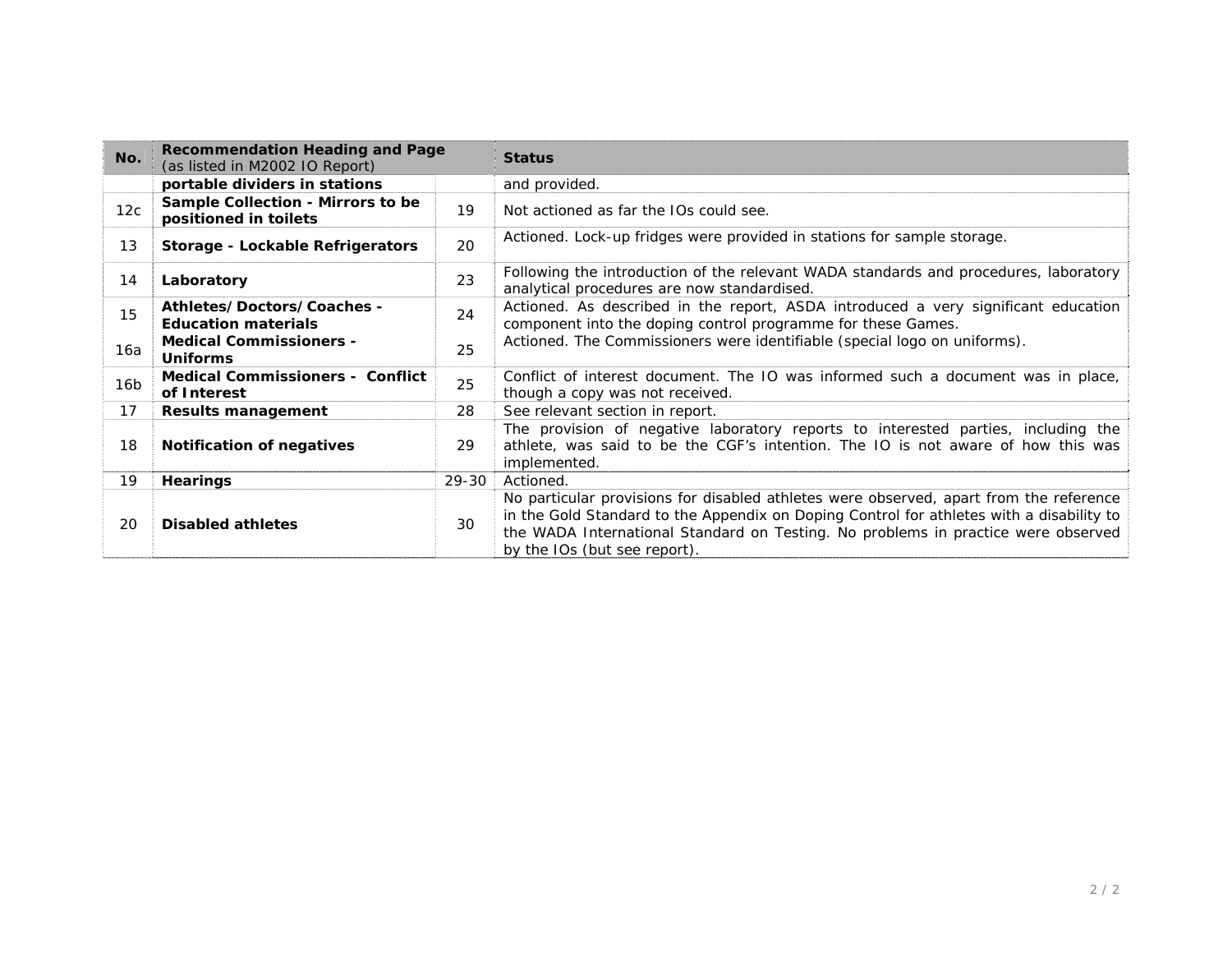## Appendix 2 – **IO TEAM MEMBERS**

- **1. Prof Ichiro KONO Medical and Anti-Doping Expert (Japan)**  Chairman, Japanese Anti-Doping Agency  *Chair of the Independent Observers*
- **2. Ms Rosa MOTA Athletes Representative (Portugal)**  Former Olympic and World Champion in marathon Member, WADA Athlete Committee
- **3. Ms Delphine VERHEYDEN Legal Expert (France)**  Sports Lawyer, Vivien & Juvigny, France
- **4. Mr George WALKER Anti-Doping Expert (Great Britain)**  Anti-Doping Consultant Former Director, Sports Department, Council of Europe
- **5. Ms Daisy ZERECEDA Anti-Doping Expert (Peru)**  Manager, Anti-Doping Commission of Peru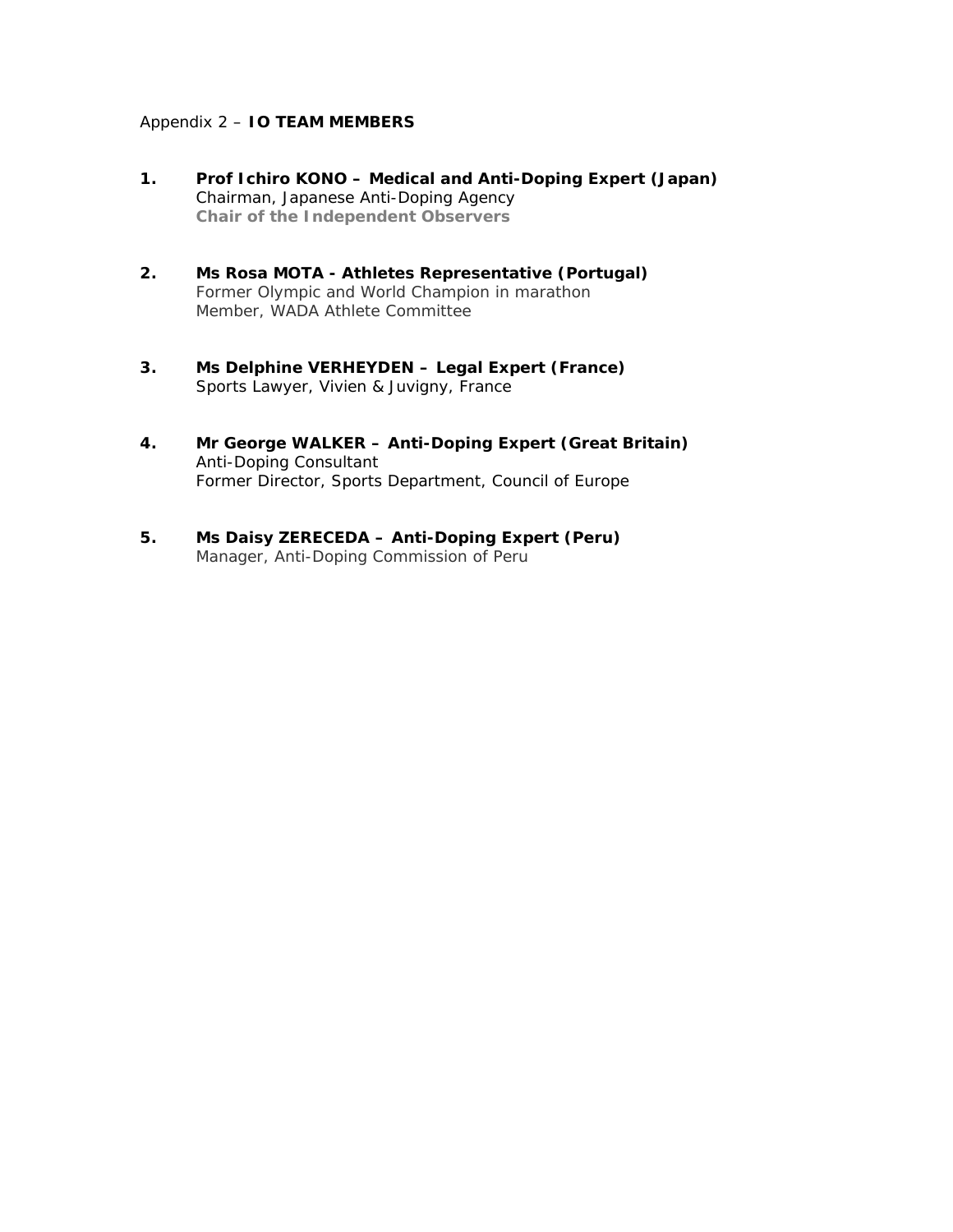#### **SUMMARY OF INDEPENDENT OBSERVATIONS**

| Games Day                               | $-2$           | $-1$         | 0              | $\mathbf{1}$   | $\overline{2}$ | 3              | 4              | 5              | 6              | $\overline{7}$ | 8              | 9            | 10             | 11             |                |
|-----------------------------------------|----------------|--------------|----------------|----------------|----------------|----------------|----------------|----------------|----------------|----------------|----------------|--------------|----------------|----------------|----------------|
| Date                                    | 13-Mar         | 14-Mar       | 15-Mar         | 16-Mar         | 17-Mar         | 18-Mar         | 19-Mar         | 20-Mar         | 21-Mar         | 22-Mar         | 23-Mar         | 24-Mar       | 25-Mar         | 26-Mar         | Total          |
| <b>Aquatics - Diving</b>                |                |              |                |                |                |                |                |                |                | $\mathbf{1}$   |                | -1           |                |                | 2              |
| <b>Aquatics - Swimming</b>              |                |              |                | $\overline{2}$ | 2              | $\mathbf{1}$   |                | $\mathbf{1}$   | $\mathbf{1}$   |                |                |              |                |                | $\overline{7}$ |
| <b>Aquatics - Synchronised Swimming</b> |                |              |                |                |                |                | $\mathbf{1}$   |                |                |                |                |              |                |                | $\mathbf{1}$   |
| <b>Athletics</b>                        |                |              |                |                |                |                | $\mathbf{1}$   | $\overline{1}$ | $\mathbf{1}$   | $\overline{2}$ | $\mathbf{1}$   | $\mathbf{1}$ | $\mathbf{1}$   |                | 8              |
| <b>Athletics - Walks</b>                |                |              |                |                |                |                |                | $\mathbf{1}$   |                |                |                | $\mathbf{1}$ |                |                | $\overline{2}$ |
| <b>Badminton</b>                        |                |              |                |                |                |                |                |                |                |                |                |              | $\mathbf{1}$   |                | $\overline{1}$ |
| <b>Basketball - Country Venues</b>      |                |              |                |                | $\overline{1}$ |                | $\mathbf{1}$   |                |                |                |                |              |                |                | $\overline{2}$ |
| <b>Basketball - Melbourne City</b>      |                |              |                |                |                |                |                |                | $\overline{1}$ | $\mathbf{1}$   | -1             |              |                |                | 4              |
| <b>Boxing</b>                           |                |              |                |                | $\overline{1}$ | $\mathbf{1}$   |                |                |                | $\mathbf{1}$   |                |              | $\mathbf{1}$   |                | 4              |
| <b>Cycling Mountain Bike</b>            |                |              |                |                |                |                |                |                |                |                | -1             |              |                |                | $\mathbf{1}$   |
| <b>Cycling Road</b>                     |                |              |                |                |                |                |                |                | $\overline{1}$ |                |                |              |                | $\overline{1}$ | $\overline{2}$ |
| <b>Cycling Track</b>                    |                |              |                | $\mathbf{1}$   | $\overline{1}$ | $\mathbf{1}$   | $\mathbf{1}$   |                |                |                |                |              |                |                | $\overline{4}$ |
| <b>Gymnastics Artistic</b>              |                |              |                |                |                | $\mathbf{1}$   |                | $\mathbf{1}$   | $\overline{1}$ |                |                |              |                |                | 3              |
| <b>Gymnastics Rhythmic</b>              |                |              |                |                |                |                |                |                |                |                |                |              | $\mathbf{1}$   |                | $\mathbf{1}$   |
| Hockey                                  |                |              |                | $\mathbf{1}$   |                | $\mathbf{1}$   | $\mathbf{1}$   | $\mathbf{1}$   | $\overline{1}$ |                |                |              | $\mathbf{1}$   | $\mathbf{1}$   | $\overline{7}$ |
| Lawn Bowls                              |                |              |                |                |                |                |                |                |                |                |                | $\mathbf{1}$ |                |                | $\mathbf{1}$   |
| Netball                                 |                |              |                |                | $\mathbf{1}$   |                | $\mathbf{1}$   |                |                |                |                |              |                | $\mathbf{1}$   | 3              |
| <b>Rugby 7s</b>                         |                |              |                | $\mathbf{1}$   | $\overline{1}$ |                |                |                |                |                |                |              |                |                | $\overline{2}$ |
| <b>Shooting- Clay</b>                   |                |              |                |                |                |                |                | $\mathbf{1}$   |                | $\mathbf{1}$   |                |              |                |                | $\overline{2}$ |
| <b>Shooting-Pistol</b>                  |                |              |                |                | $\overline{1}$ |                |                |                | $\overline{1}$ |                |                |              |                |                | $\overline{2}$ |
| <b>Shooting- Small Bore</b>             |                |              |                |                |                |                |                |                | $\overline{1}$ |                |                |              |                |                | $\overline{1}$ |
| <b>Shooting- Full Bore</b>              |                |              |                |                |                |                |                |                |                |                | $\mathbf{1}$   |              |                |                | $\mathbf{1}$   |
| Squash                                  |                |              |                |                |                |                |                | $\mathbf{1}$   |                |                | $\overline{1}$ |              |                | -1             | $\overline{4}$ |
| <b>Table Tennis</b>                     |                |              |                |                |                |                |                | $\overline{1}$ |                |                |                |              |                |                | $\mathbf{1}$   |
| <b>Triathlon</b>                        |                |              |                |                |                | $\mathbf{1}$   |                |                |                |                |                |              |                |                | $\mathbf{1}$   |
| Weightlifting                           |                |              |                | $\mathbf{1}$   | $\overline{1}$ | $\mathbf{1}$   | $\mathbf{1}$   | $\overline{1}$ | $\overline{1}$ | $\mathbf{1}$   | $\mathbf{1}$   |              |                |                | 8              |
|                                         |                |              |                |                |                |                |                |                |                |                |                |              |                |                | 75             |
| <b>ASADA Command Centre</b>             |                |              |                |                |                |                |                |                |                | -1             |                |              |                |                | $\overline{1}$ |
| <b>ASADA DCO Training Workshop</b>      |                |              | $\overline{1}$ |                |                |                |                |                |                |                |                |              |                |                | $\mathbf{1}$   |
| Athlete Village - Polyclinic            |                |              |                |                | $\overline{1}$ | $\mathbf{1}$   | $\mathbf{1}$   | $\mathbf{1}$   |                | $\mathbf{1}$   |                |              |                |                | 5              |
| CAS                                     |                |              |                |                |                |                |                |                |                |                |                |              | $\mathbf{1}$   | $\overline{1}$ | $\overline{2}$ |
| <b>CGF Medical Commission</b>           | $\overline{1}$ | $\mathbf{1}$ | $\overline{1}$ | $\mathbf{1}$   | $\overline{1}$ | $\mathbf{1}$   | $\mathbf{1}$   | $\overline{2}$ | $\overline{1}$ | $\overline{1}$ | $\overline{1}$ |              | $\overline{1}$ | $\overline{1}$ | 15             |
| <b>CGF Team Doctors Briefing</b>        | $\overline{1}$ |              |                |                |                |                |                |                |                |                |                |              |                |                | $\overline{1}$ |
| Laboratory - Sydney                     |                |              |                |                |                |                |                |                |                | $\overline{1}$ |                |              |                |                | $\mathbf{1}$   |
| Transport - Chain of Custody            |                |              |                |                |                |                | $\overline{1}$ | $\mathbf{1}$   |                | $\mathbf{1}$   |                | $\mathbf{1}$ |                |                | $\overline{4}$ |
| <b>TUE Meetings</b>                     |                |              | $\mathbf{1}$   |                |                |                |                |                |                |                |                |              |                | $\overline{1}$ | $\overline{2}$ |
|                                         |                |              |                |                |                |                |                |                |                |                |                |              |                |                | 32             |
| <b>TOTAL</b>                            | $\overline{2}$ | $\mathbf{1}$ | 3              | $\mathbf{1}$   | $\overline{2}$ | $\overline{2}$ | 3              | 4              | 1              | 5              | 1              | $\mathbf{2}$ | $\overline{2}$ | 3              | 107            |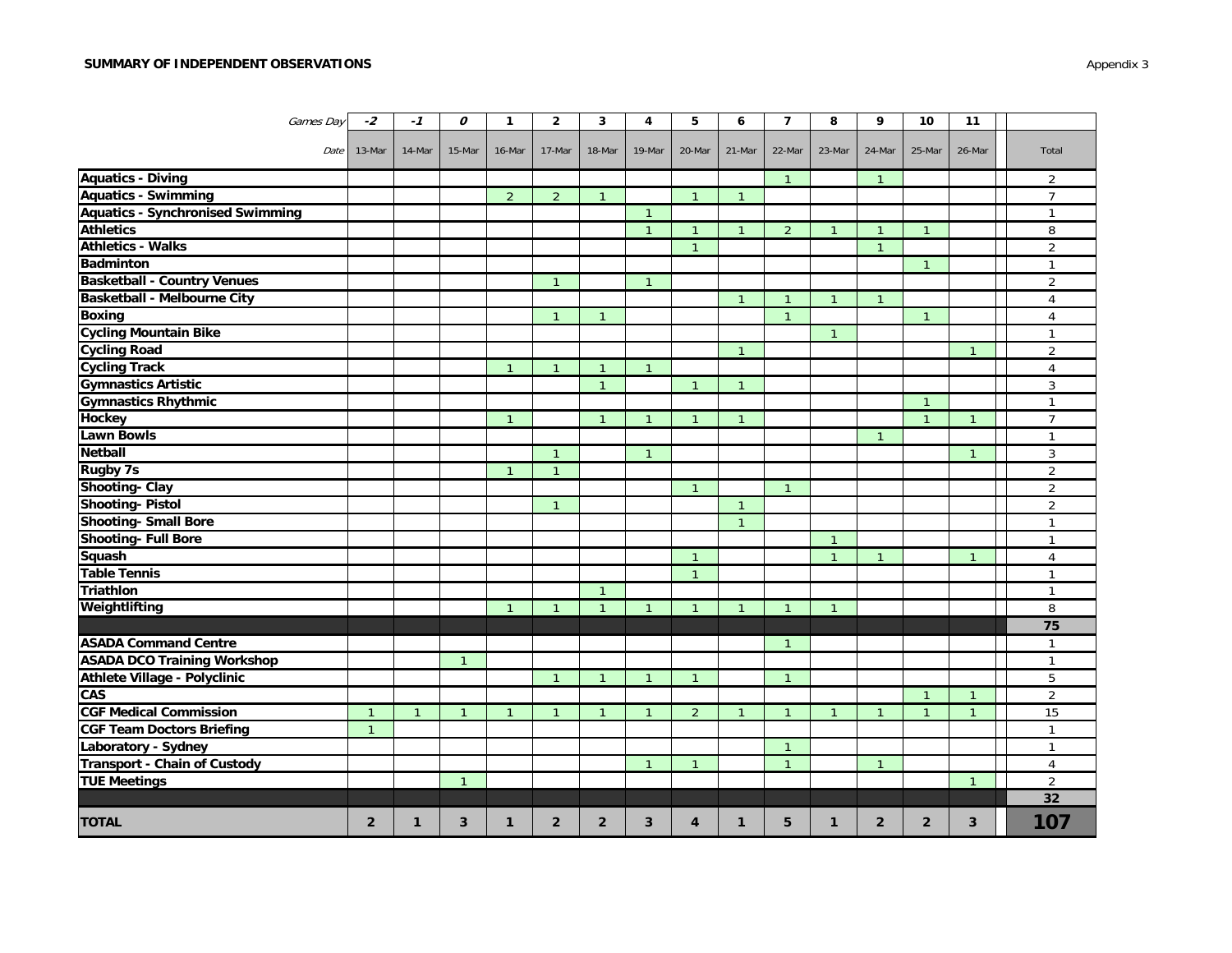# APPENDIX 4 - **SUMMARY OF ADVERSE ANALYTICAL FINDINGS**

#### **ADVERSE ANALYTICAL FINDING CASES**

| $\overline{5}$ | ate<br>$\Omega$<br>Sample<br>Collecti | S     | $\frac{e}{\sigma}$<br>Ő<br>ᅙ<br>ື້ ອີ | 6<br><b>Q</b> | 융<br>ab        | ō<br>$\omega$<br>Period<br>analysi<br>sample) | ಕ್ಷ<br>Fedel<br>and/<br>Advis | $\Omega$<br><b>v</b><br>$\boldsymbol{\omega}$ | $\overline{e}$<br>ō<br>$\overline{\mathbf{a}}$<br>Period<br>analysi<br>sample) | čΦ<br>$rac{1}{2}$ | Ξ<br>$\overline{a}$ |                          |
|----------------|---------------------------------------|-------|---------------------------------------|---------------|----------------|-----------------------------------------------|-------------------------------|-----------------------------------------------|--------------------------------------------------------------------------------|-------------------|---------------------|--------------------------|
|                | 11 Mar-06                             | Urine | 244935                                | 12 Mar-06     | NA06/<br>02007 | $12 - 23$<br>Mar-06                           | 19<br>Mar-2006                | 22<br>Mar-06                                  | $22 - 23$<br>Mar-06                                                            | Stanozolol        | India               |                          |
| 2              | 13 Mar-06                             | Urine | 246209                                | 14 Mar-06     | NA06/<br>02008 | $14 - 23$<br>Mar-06                           | 19<br>Mar-06                  | 22<br>Mar-06                                  | $22 - 23$<br>Mar-06                                                            | Stanozolol        | India               | $\overline{\phantom{0}}$ |
| 3 <sup>1</sup> | 16 Mar-06                             | Urine | 242905                                | 17 Mar-06     | NA06/<br>01715 | $17 - 21$<br>Mar-06                           | 21<br>Mar-06                  | 23<br>Mar-06                                  | $23 - 25$<br>Mar-06                                                            | Stanozolol        | India               | $\overline{\phantom{0}}$ |

## **ABBREVIATED TUE CASES**

| Date<br>collected | Sample No. | Country                | <b>Sport</b> | <b>Compound found</b><br>(and estimated screen<br>concentration) | <b>TUE Confirmed</b> | Comment                                                                                             |
|-------------------|------------|------------------------|--------------|------------------------------------------------------------------|----------------------|-----------------------------------------------------------------------------------------------------|
| 16-Mar-06         | 243988     | Canada                 | Gymnastics   | Salbutamol (179)                                                 | Yes                  |                                                                                                     |
| 16-Mar-06         | 242697     | England                | Cycling      | Salbutamol (163)                                                 | Yes                  |                                                                                                     |
| 16-Mar-06         | 242493     | Sri Lanka              | Swimming     | Salbutamol (222)                                                 | No                   | CGF MC followed up with athlete; ATUE submission on<br>file with FINA: no further action.           |
| 16-Mar-06         | 242484     | Australia              | Swimming     | Terbutaline (125)                                                | Yes                  |                                                                                                     |
| 18-Mar-06         | 242632     | Canada                 | Prednisone   | Prednisone/Prednisiolone                                         | Yes                  |                                                                                                     |
| 18-Mar-06         | 243460     | Trinidad and<br>Tobago | Triathlon    | Salbutamol (239)                                                 | <b>No</b>            | CGF MC followed up with athlete; ATUE submission later<br>provided; Warning given to athlete by CGF |
| 18-Mar-06         | 242480     | Australia              | Swimming     | Fluticasone $(>30)$                                              | Yes                  |                                                                                                     |
| 18-Mar-06         | 246686     | Australia              | Swimming     | Fluticasone $(>30)$                                              | Yes                  |                                                                                                     |
| 19-Mar-06         | 242945     | England                | Basketball   | Prednisolone (>30)                                               | Yes                  |                                                                                                     |
| 19-Mar-06         | 243831     | Australia              | Swimming     | Salbutamol (181)                                                 | Yes                  |                                                                                                     |
| 19-Mar-06         | 244931     | New Zealand            | Cycling      | Triamcinolone (>30)                                              | Yes                  |                                                                                                     |
| 19-Mar-06         | 242528     | England                | Cycling      | Salbutamol (362)                                                 | Yes                  |                                                                                                     |
| 19-Mar-06         | 242276     | England                | Athletics    | Salbutamol (180)                                                 | Yes                  |                                                                                                     |
| 20-Mar-06         | 231893     | Australia              | Swimming     | Salbutamol (150)                                                 | Yes                  |                                                                                                     |
| 21-Mar-06         | 242972     | Australia              | Salbutamol   | Salbutamol (148)                                                 | <b>Yes</b>           |                                                                                                     |
| 21-Mar-06         | 233662     | Canada                 | Gymnastics   | Prednisone/Prednisiolone                                         | Yes                  |                                                                                                     |
| 21-Mar-06         | 243653     | New Zealand            | Swimming     | Salbutamol and Fluticasone                                       | Yes                  |                                                                                                     |

*Paperwork from 22-26 March 2006 concerning aTUE and TUEs not received by IO Office from CGF MC.*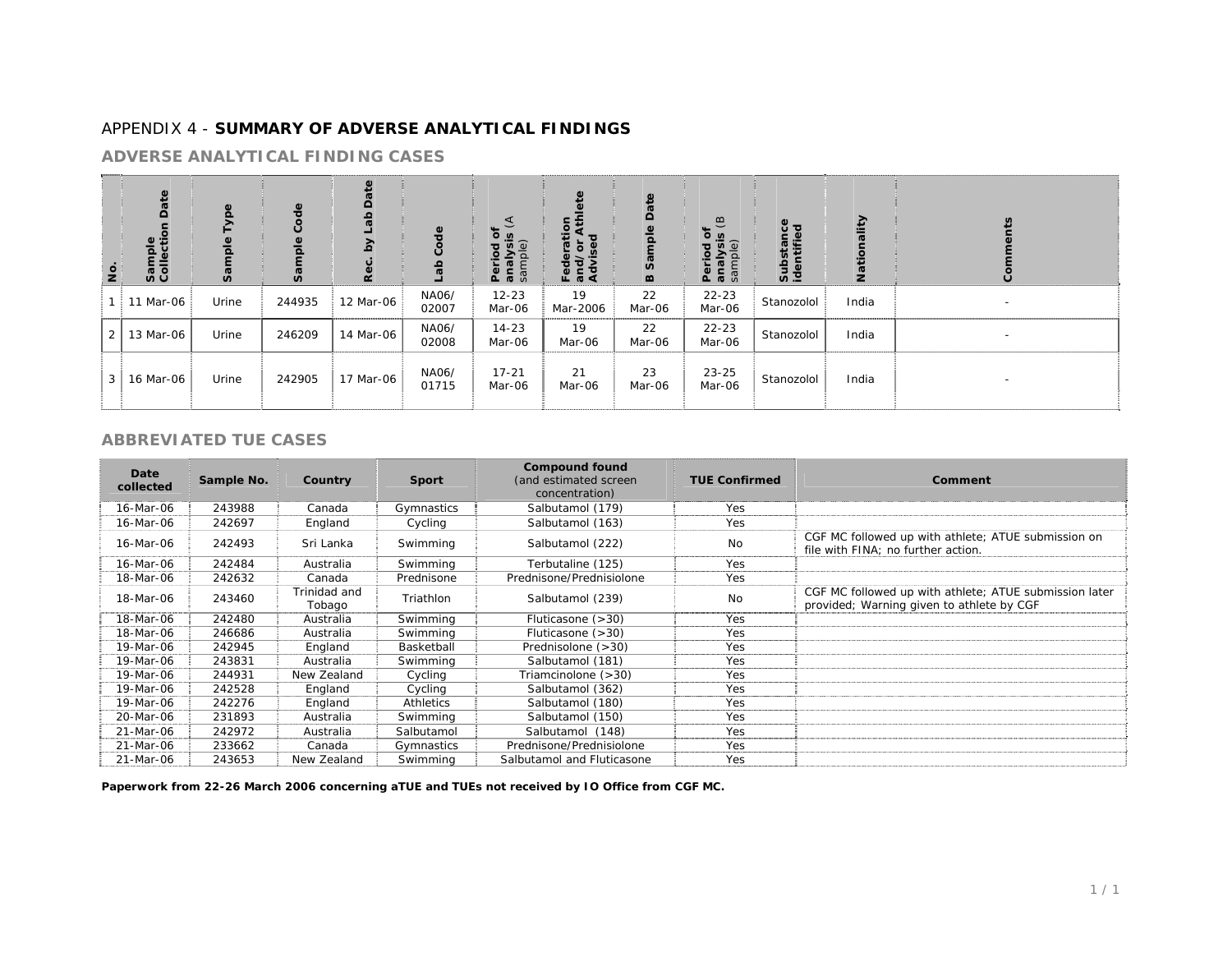

# **COURT OF ARBITRATION FOR SPORT (CAS) TRIBUNAL ARBITRAL DU SPORT (TAS) Ad hoc Division – XVIII Commonwealth Games in Melbourne**

# **INTERIM ORDER**

in the arbitration between

# **CAS arbitration N°CG 06/01**

The Commonwealth Games Federation (CGF)

and

Mr Raju Edwin

**CAS arbitration N°CG 06/02**

The Commonwealth Games Federation (CGF)

and

Mr Tajinder Singh

**("Applicant")**

**("Respondent 1")**

**("Applicant")**

**("Respondent 2")**

**\* \* \***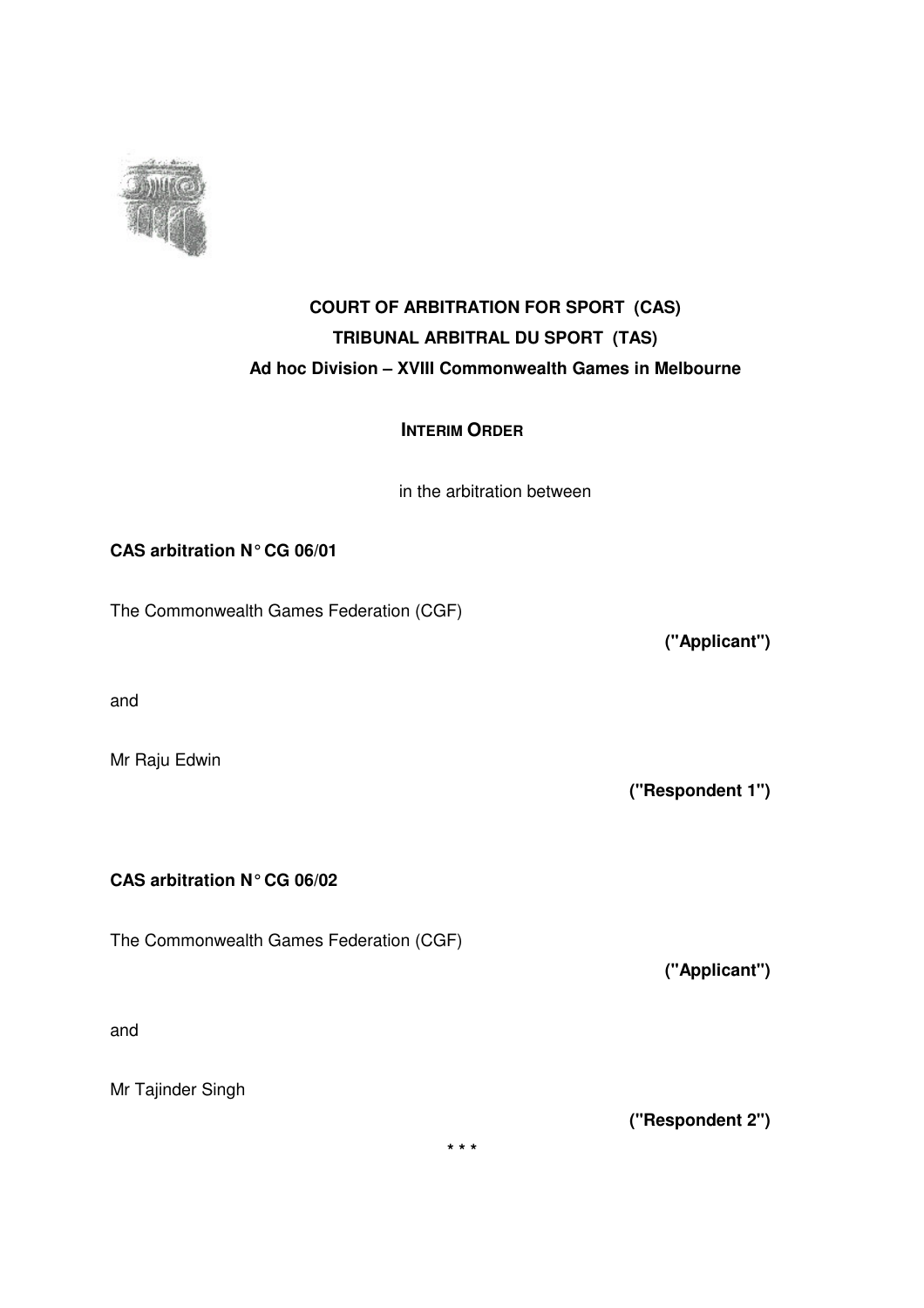# **I FACTS AND PROCEDURE**

- 1. It is the purpose of an ad hoc panel of the Court of Arbitration for Sport (CAS) at Major international Games to give a decision "within 24 hours of the lodging of the application" (art. 18 of the Arbitration Rules for the XVIII Commonwealth Games in Melbourne ("the Rules")).
- 2. However, the same Rules recognise that this may not always be achievable (see art. 15 (b) and article 20 (a)) which permits the Panel to "refer the dispute to arbitration by the CAS in accordance with the Code of Sports-related Arbitration" mentioning in particular the parties right to be heard. These are such cases. The Panel observes that the urgency which might otherwise exist is absent given that one of the Respondents Mr Tajinder Singh was withdrawn from the Games, and that the other, Mr Raju Edwin, was placed fourth and accordingly was not a medallist.
- 3. On 25 March 2006, for the reasons set out in an interim order that the Panel delivered, it gave the Respondents the opportunity to consider with the aid of an expert whether the anlaysis of the Respondents' samples relied on to support a case of violation of the anti-doping rules was in any way flawed.
- 4. By a letter hand delivered on 25 March 2006, the Respondents' representatives indicated that since Saturday was a holiday in Dehli, they had been unable to contact their chosen expert, Dr Sheila Jain at the Sports Authority of India. They also said that they had sought the help of The Hon. Consul General of India in Melbourne, who had informed them that because of the coincidence of the week-end and the climax of the Games, he too was unable to locate any available expert.
- 5. It is a matter for regret that the Respondents' representative did not make use of the offer of the CAS to identify potentially available experts but it appears that this was the result of a misunderstanding and that there is no basis for concluding that their omission was in any way a deliberate means of seeking to delay the Panel's proceedings.
- 6. In the same letter, the Respondents asked for "at least til Tuesday evening 28 March 2006 so as to get two working days to analyse the data and file our appeal". The Panel interprets the latter phrase to refer to the filing of a defence since the present proceedings are not appellate in nature.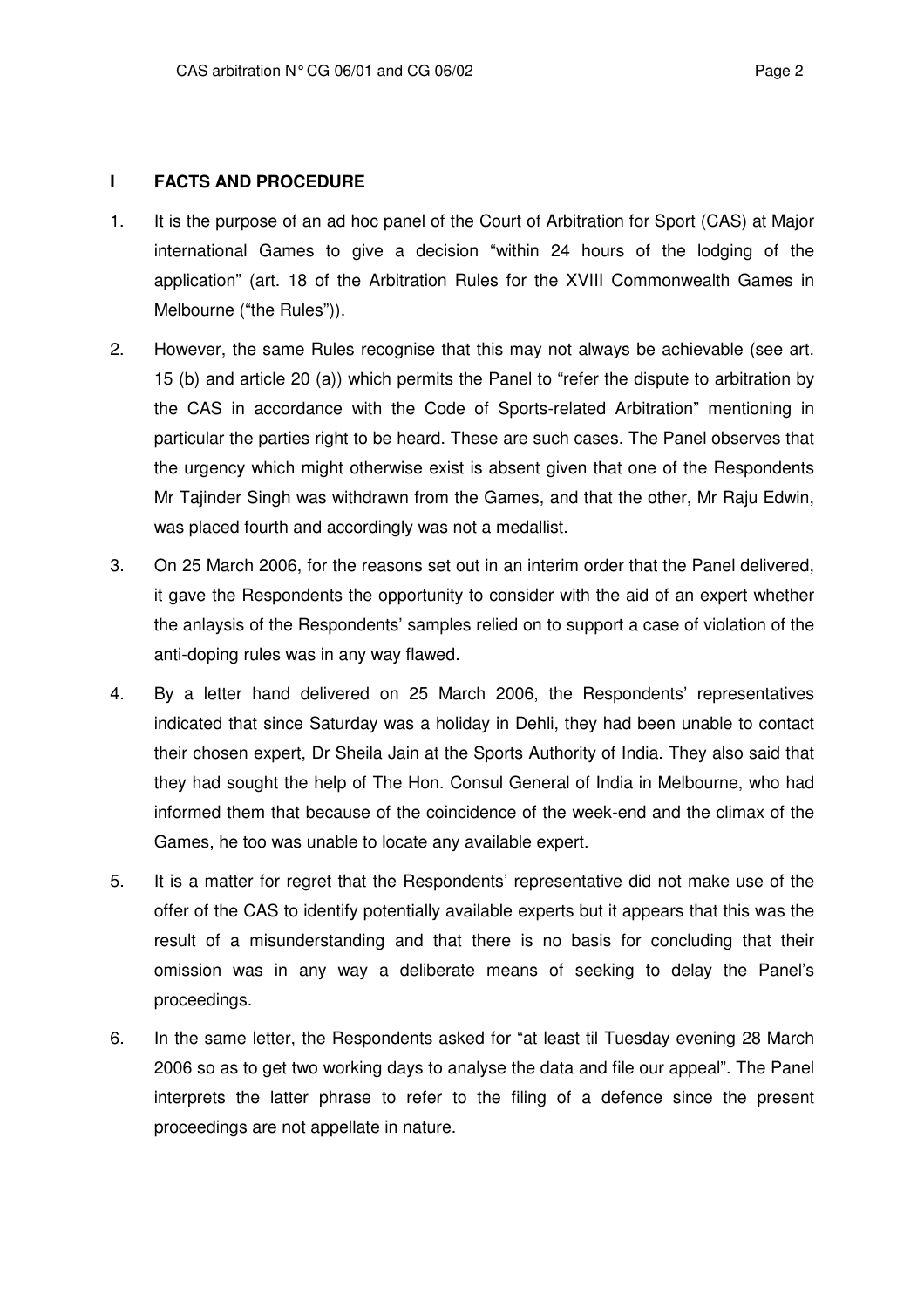# **II ORDER**

- 7. Having heard submissions from both parties which resulted in a measure of consensus and in consideration of article 20 of the CAS ad hoc Rules, the Panel directs as follows :
	- (1) By 06:00pm Swiss time on 28 March 2006, the Respondents produce a report from their expert on the analytical data to be distributed in accordance with directions of the CAS Secretariat.
	- (2) By 06:00pm Swiss time on 29 March 2006, the Respondents indicate to CAS in Lausanne whether in the light of such report, the Respondents continue to dispute the findings of violation of an anti-doping rule, and if so, on what basis.
	- (3) If and in so far as the Respondents continue to dispute the findings on the basis that the analysis of their samples was in some material way flawed, the CGF has until 06:00pm Swiss time on 31 March 2006 to produce a report in defence of the analysis to be distributed on the same basis.
	- (4) The Panel refers the dispute to arbitration by the CAS in accordance with the Code of Sports-related Arbitration (Article 20 (a) and (c) (i) and (iii) of the ad hoc Rules)
	- (5) If a defence is advanced by the Respondents, further directions will be given for its resolution.

If, however, the Respondents advance no defence, the Panel will as soon as possible determine that an anti-doping rule violation has been committed (see article 28.8 (d) of the CGF Constitution), and the Federation Court will thereafter impose the sanctions provided for under article 28.9. (The Panel further draws attention to article 28.10, although its implementation is not a matter for it.)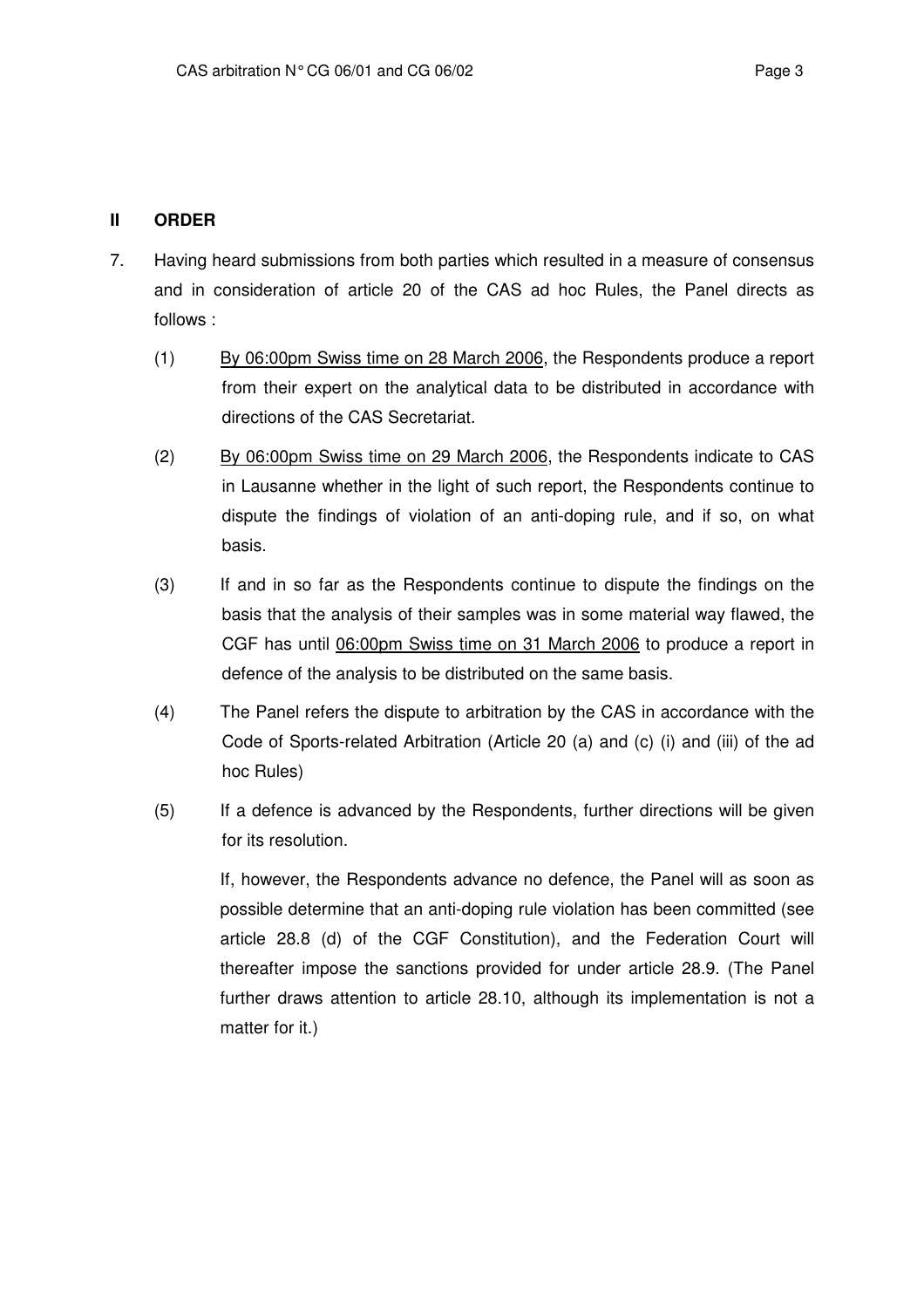# **III ADDITIONAL REMARKS**

- 8. It may be helpful if the Panel adds the following observations :
	- (1) The relevant anti-doping rule violation relied on by the Federation Court is "*the presence of a Prohibited Substance or its metabolites … in an athletes bodily specimen*" (Regulation 10 of the CGF Constitution).
	- (2) Furthermore, the applicable Commonwealth Games Anti-Doping Standard for the Melbourne 2006 Commonwealth Games ("the Standard") provide that
		- *5.2.1 WADA-accredited Laboratories are presumed to have conducted sample analysis and custodial procedures in accordance with the International Standard for Laboratories (current version 4.0 dated August 2004).*

*The athlete may rebut this presumption by establishing that a departure from the International Standard occurred. If the athlete rebuts the preceding presumption by showing that a departure from the International Standard occurred, then the CGF shall have the burden to establish that such departure did not cause the Adverse Analytical Finding.*

*5.2.2 Departures from the International Standard for Testing which did not cause an Adverse Analytical Finding or other Anti-Doping Rule Violation shall not invalidate such results. If the athlete establishes that departures from the International Standard occurred during Testing then the CGF shall have the burden to establish that such departures did not cause the Adverse Analytical Finding or the factual basis for the Anti-Doping Rule Violation.*

These provisions read together provide a presumption of regularity as well as an antidoping technicality rule.

- 9. Various points have been raised by the Respondents in correspondence
	- (1) a denial that either used any prohibited substance
	- (2) a reference to negative tests within the recent past of each carried out by both WADA and the Indian Authorities
	- (3) a suggestion that the prohibited substance whose metabolites was found that is to say stanozolol would have had no performance enhancing effect.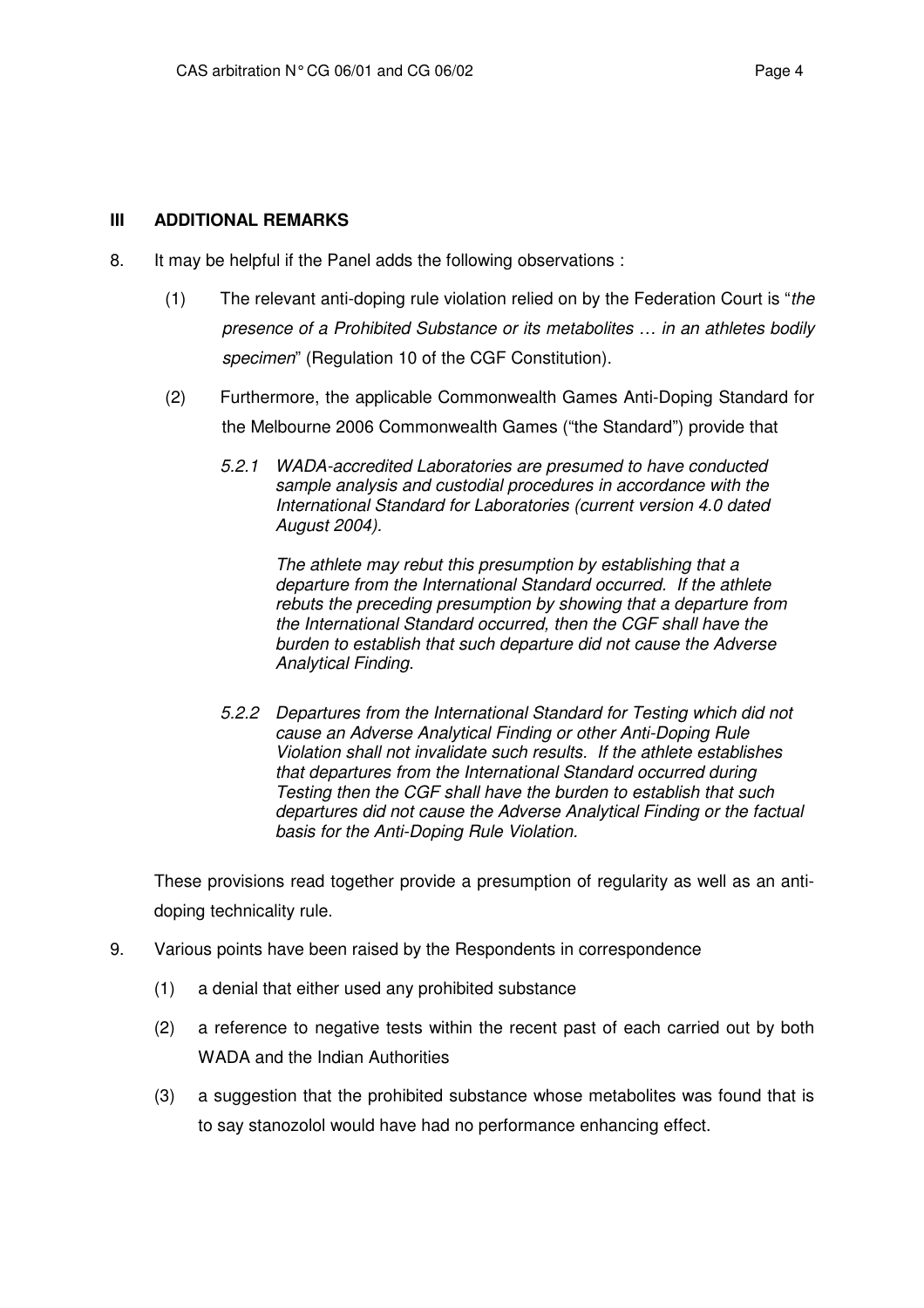The Panel observes that established precedent suggest that none of these points could avail against the results of a properly conducted test which revealed the presence of a prohibited substance in an athlete's urine.

10. The Panel has no doubt that, consistent with the realistic attitude they have displayed throughout these proceedings, the Respondents' representatives will take these matters into account when they come to determine, in consultation with the Respondents, their future course of action. **"**

Melbourne, 26 March 2006

# **THE AD HOC DIVISION OF THE COURT OF ARBITRATION FOR SPORT**

The Hon. Michael J. **Beloff** QC President of the Panel

Judge Hugh **Fraser Arbitrator** 

Henry **Jolson** QC Arbitrator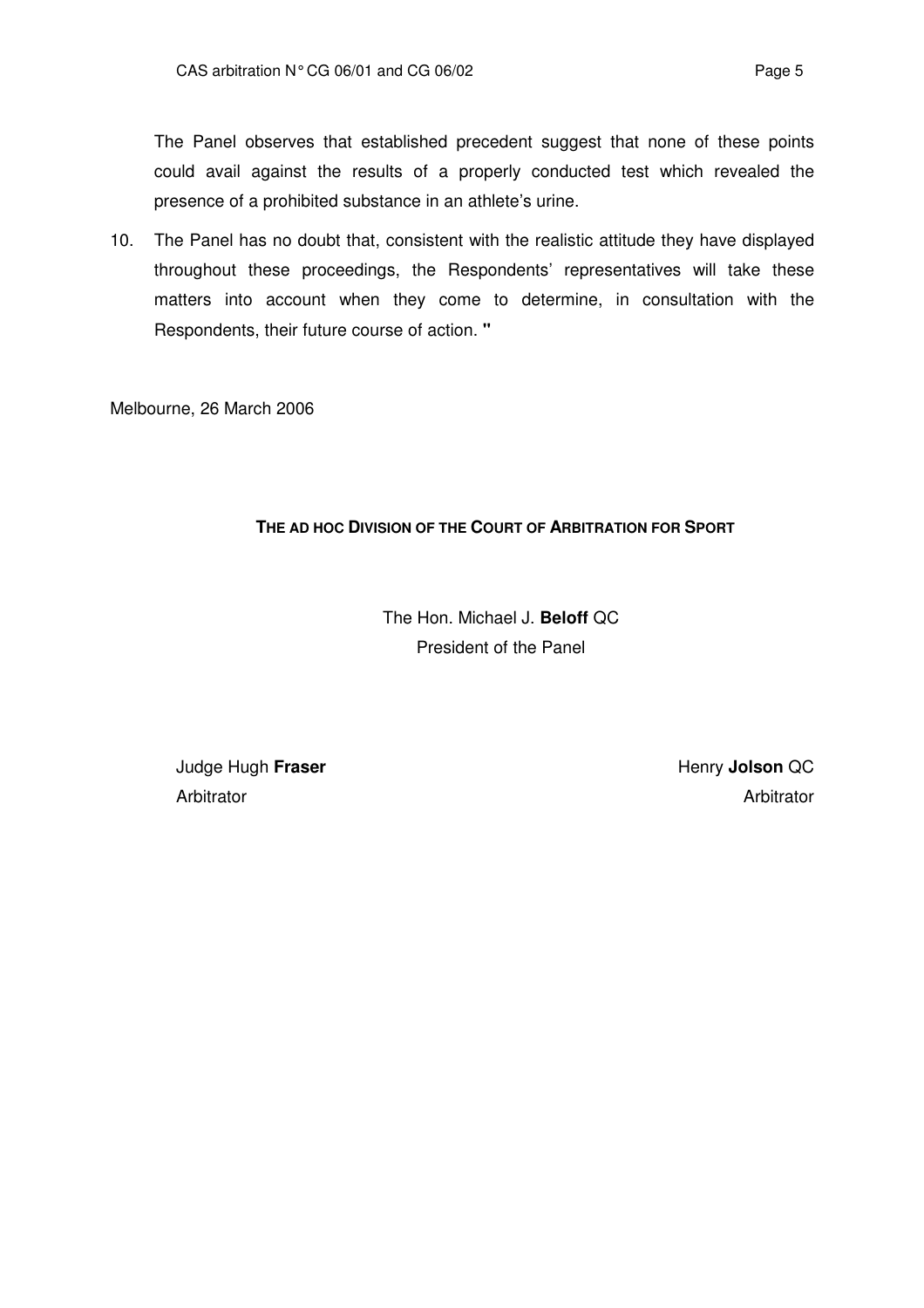# **Office of the WADA Independent Observer Team**

**Melbourne 2006 Commonwealth Games** 

24 March 2006

Dr M. Jegathesan Honorary Medical Advisor Commonwealth Games Federation Melbourne 2006 Commonwealth Games

Via fax: 03-9653 7014 Pages: 02

## *Re:* **CGF Federation Court**

Dear Dr Jegathesan,

As we continue to observe the results management processes in place for the 2006 Commonwealth Games here in Melbourne, Australia, I wanted to clarify one step of the management of recent findings.

This relates to the CGF Medical Commission's decision on two results to refer the Adverse Analytical Findings to the Federation Court, with a recommendation to the court for provisional suspensions. It now also includes the very recent decision of the Commission to refer an anti-doping rule violation (failure to submit a TUE) to the Court with the recommendation for a warning.

We understand and concur this is the process as outlined in the CGF Anti-Doping Standard, however our query relates to the exact review process which the Federation Court undertakes following your recommendations.

In regards to the two results, we received a copy of the letters where your President notified the athletes of the findings and their provisional suspensions. We are unsure however if there was any deliberation by the Federation Court on the cases before communication to the athletes. Can you please advise if there were any discussions or did the Court simply agree with the Medical Commission's recommendation and then notify the athletes in writing of the findings? If so, how was this communicated to you and/or documented for the Medical Commission records?

We would like to provide a full account in our independent observer report, and it would therefore be helpful to be alert to the complete course of actions as they occurred or will occur for any future matters. Can I request at this time that for any upcoming processes, where the Federation Court is required to action and/or review any anti-doping matters, that the WADA IO team be informed and provided the opportunity to observe the Federation Court and their work. We have not sent this direct to the court based on the understanding that you would pass on this information.

> **Office of the WADA Independent Observer Team – Melbourne 2006 Commonwealth Games**  Room 603 Punt Hill Manhattan Apartment Hotel 57 Flinders Lane Melbourne VIC 3000 *Phone:* 0438 021 390 (+61 438 021 390) or 0439 103 341 (+61 439 103 341)